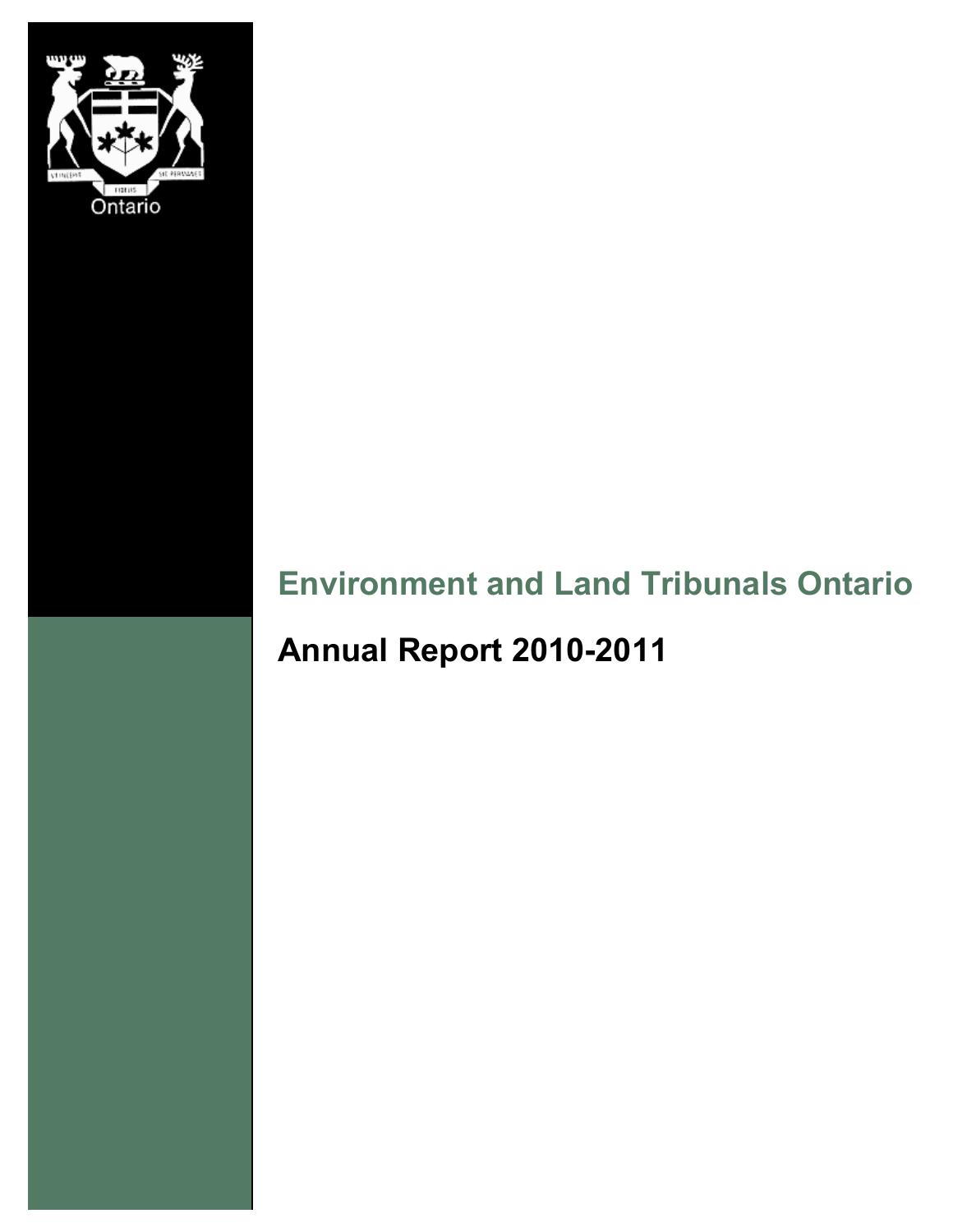# **Contact Information:**

**To the Honourable Chris Bentley, Attorney General** Environment and Land Tribunals Ontario 655 Bay Street, Suite 1500 Toronto, ON M5G 1E5

 $\sqrt{242.6240}$  $\frac{1}{2}$  We have the pleasure of submitting, for your approximation  $\frac{1}{2}$  with  $\frac{1}{2}$  and  $\frac{1}{2}$  and  $\frac{1}{2}$  and  $\frac{1}{2}$  and  $\frac{1}{2}$  and  $\frac{1}{2}$  and  $\frac{1}{2}$  and  $\frac{1}{2}$  and  $\frac{1}{2}$  and  $\frac{1}{2}$  a Environment and Land Tribunals of Ontario 2010-2011 Annual Report. Toll free fax: 1-877-849-2066 Tel: (416) 212-6349 Toll free: 1-866-448-2248 Fax: (416) 314-3717

Respectfully submitted, Website: www.elto.gov.on.ca

For an electronic copy of this document, visit the Environment and Land Tribunals Ontario website at www.elto.gov.on.ca.

© Queen's printer for Ontario, 2011

ISBN 978-1-4435-6637-7 (print 2010-2011 ed.) ISSN 1925-6876 (print)

Environment and Land Tribunals Ontario www.elto.gov.on.ca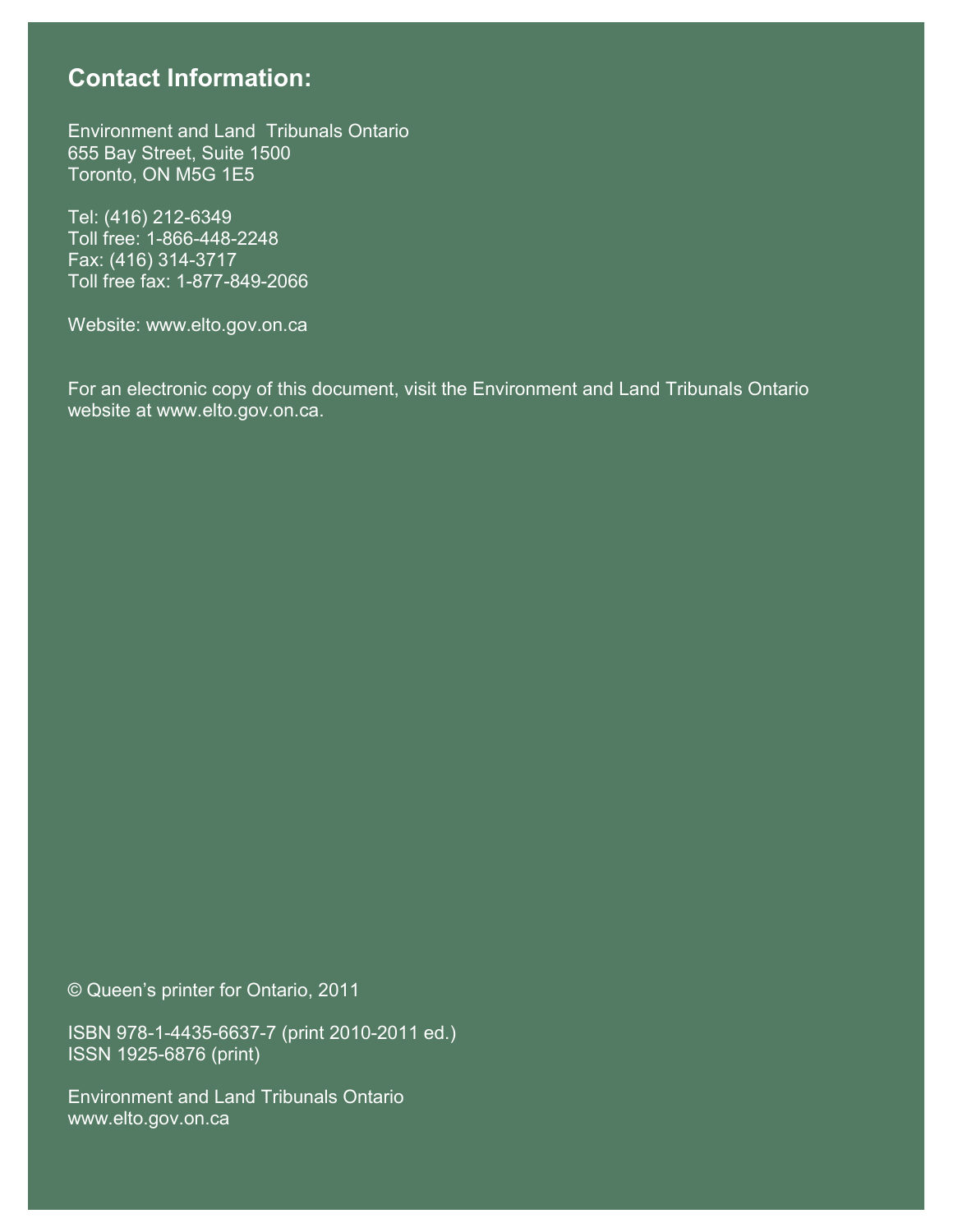### **To the Honourable Chris Bentley, Attorney General**

Minister:

We have the pleasure of submitting, for the approval of the Legislature, the Environment and Land Tribunals Ontario, 2010-2011 Annual Report.

Respectfully submitted,

Leguela Lanada

Lynda Tanaka Ali Arlani Executive Chair Chair Chair Chief Executive Officer<br>
Environment and Land Tribunals Ontario Environment and Land

ali allan

Environment and Land Tribunals Ontario Environment and Land Tribunals Ontario

*2011*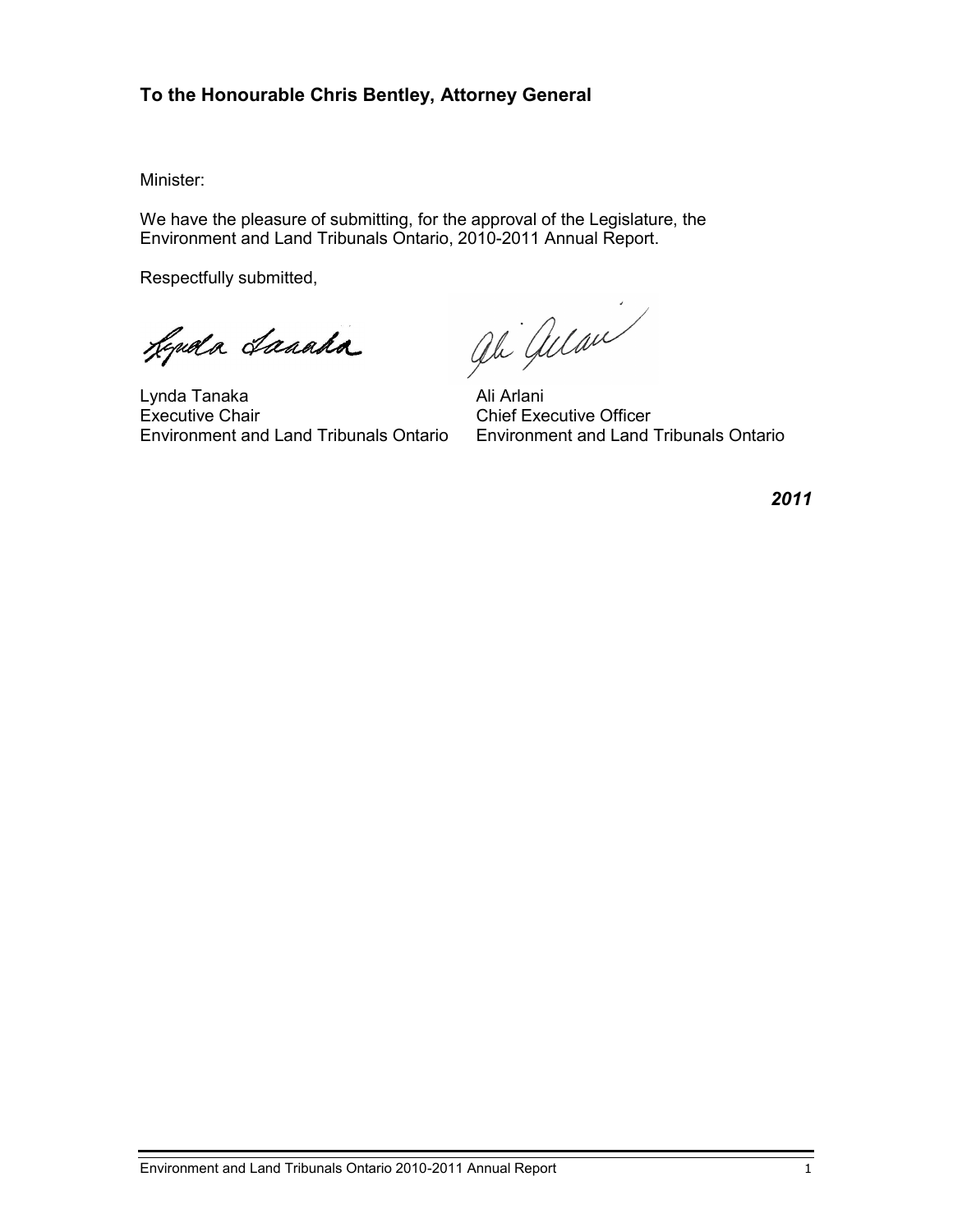# Performance Results 21<br>Process 21 Process 21 **Section 5: Ontario Municipal Board (OMB)** About the Board 23<br>Purpose of the Board 23 Purpose of the Board 23<br>
History & Jurisdiction 23 History & Jurisdiction Changes to Legislation and Rules 24<br>
Caseload 24 Caseload 24 Performance Results 25 Process 25

## **ELTO 2010-2011 Annual Report Table of Contents** 2

#### **PART 1: ENVIRONMENT AND LAND TRIBUNALS ONTARIO (ELTO)**

| Chair's Message                              | 3 |
|----------------------------------------------|---|
| About Environment and Land Tribunals Ontario | 4 |
| Mandate, Mission and Core Values             | 5 |
| <b>ELTO Appointees</b>                       | 6 |
| <b>Financial Summary by Tribunal</b>         | 9 |

About the Board 12 Purpose of the Board 12<br>
History & Jurisdiction 12 History & Jurisdiction 12<br>Changes to Legislation and Rules 13

Performance Results 14<br>Process 14

About the Board 15<br>Purpose of the Board 15 Purpose of the Board 15<br>
History & Jurisdiction 15 History & Jurisdiction 15<br>Changes to Legislation and Rules 15 Changes to Legislation and Rules 15<br>
Caseload 15

About the Board 16 Purpose of the Board 16 History & Jurisdiction 16<br>Caseload 16 16

About the Tribunal 19<br>
Purpose of the Tribunal 19<br>
19

Changes to Legislation and Rules 20<br>
Caseload 20

Caseload 13

Process 14

Caseload 15 Process and the contract of the contract of the contract of the contract of the contract of the contract of the contract of the contract of the contract of the contract of the contract of the contract of the contract of th

Caseload 16 Process and the contract of the contract of the contract of the contract of the contract of the contract of the contract of the contract of the contract of the contract of the contract of the contract of the contract of th

History 19

Caseload 20

#### **PART 2: OVERVIEW OF THE TRIBUNALS**

Changes to Legislation and Rules

**Section 2: Board of Negotiation (BON)**

**Section 3: Conservation Review Board (CRB)**

**Section 4: Environmental Review Tribunal (ERT)**

Purpose of the Tribunal

**Section 1: Assessment Review Board (ARB)**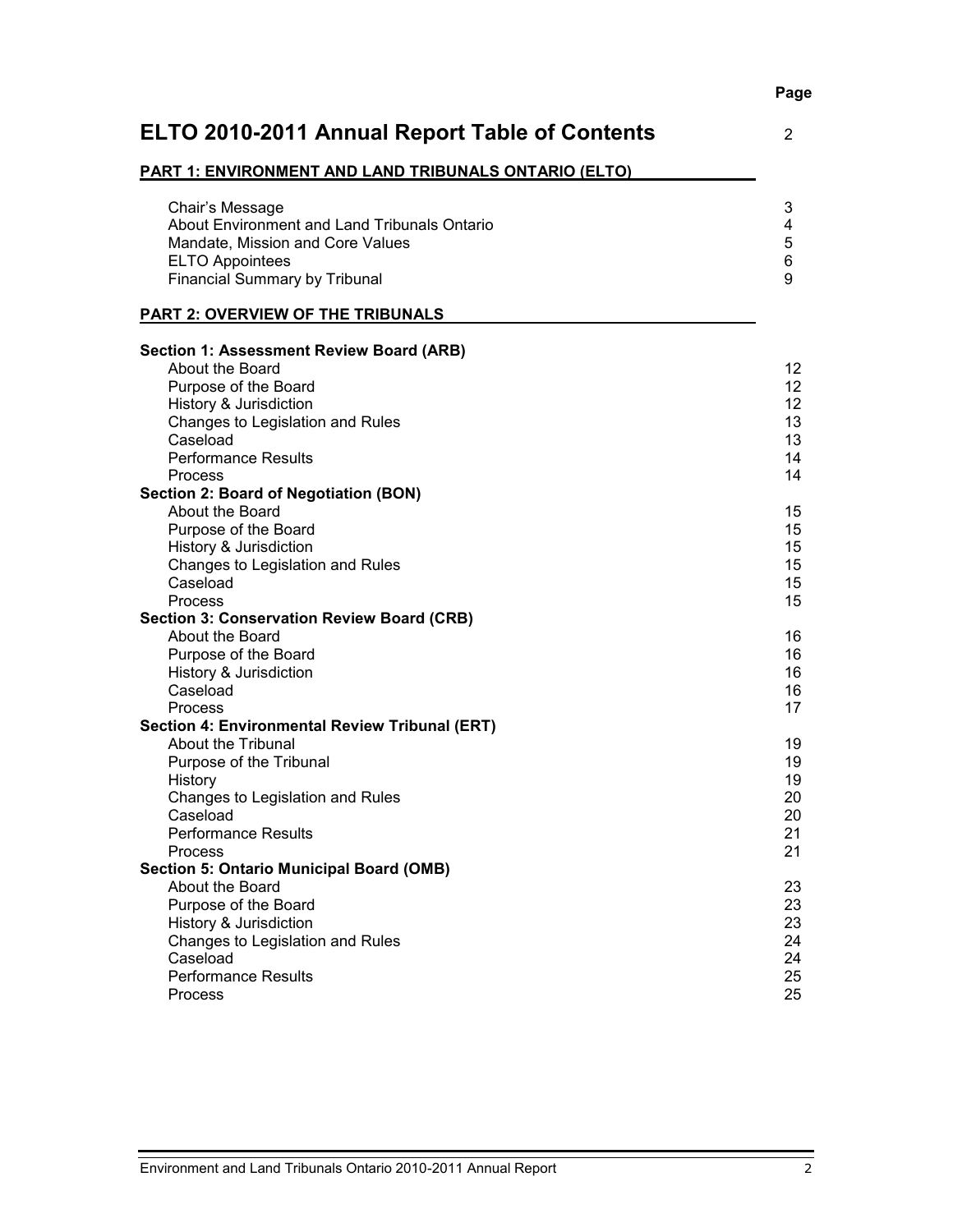#### **PART 1: Environment and Land Tribunals Ontario (ELTO)**

#### **Chair's Message - 2011**

On behalf of all Members and staff, I am pleased to present the 2010-2011 Environment and Land Tribunals Ontario Annual Report. This report covers the fiscal year ending March 31, 2011.

The Environment and Land Tribunals Ontario (ELTO) brings together five Ontario tribunals and boards which adjudicate matters related to land use planning, environmental and heritage protection, property assessment, land valuation and other matters. The tribunals have a key role in resolving disputes, within the applicable legislative frameworks, to support strong, healthy communities and achieve outcomes that are in the public interest.

In 2010-2011, ELTO defined its mission and core values. An accessibility policy was developed. As well, ELTO implemented a new website - www.elto.gov.on.ca and revised the five tribunal websites with a common interface. Position descriptions were developed for the positions of Associate Chair, Vice Chair and Member. Copies of the descriptions were posted on the website.

In May of 2011, I was appointed as Executive Chair of ELTO. I offer my thanks to Michael Gottheil, former Executive Chair of ELTO, for his leadership in transitioning the tribunals into ELTO and his vision that has laid the foundation for ELTO's future success.

I would also like to acknowledge the important contributions of those Members who have left the tribunals. We are grateful for their work on behalf of the people of Ontario. Sadly, we note the passing of John Milne who served for more than ten years with the Board of Negotiation.

As Executive Chair of ELTO I plan to build on the proud history and strengths of the tribunals to enhance their individual and collective expertise. I want to draw on the knowledge, abilities and ideas of all who work at ELTO, and who use or are affected by its services, to improve our services.

ELTO will provide service in a fair, transparent, timely, accessible and professional manner. Staff and members will act with integrity and work together to foster excellence at the tribunals. Together we will provide excellent service to the public.

I look forward to working with Members, staff, stakeholders and the broader community throughout the 2011-2012 fiscal year and beyond to refine and enhance the services provided by ELTO.

Sincerely,

Leguela Lanada

Lynda Tanaka Executive Chair - Environment and Land Tribunals Ontario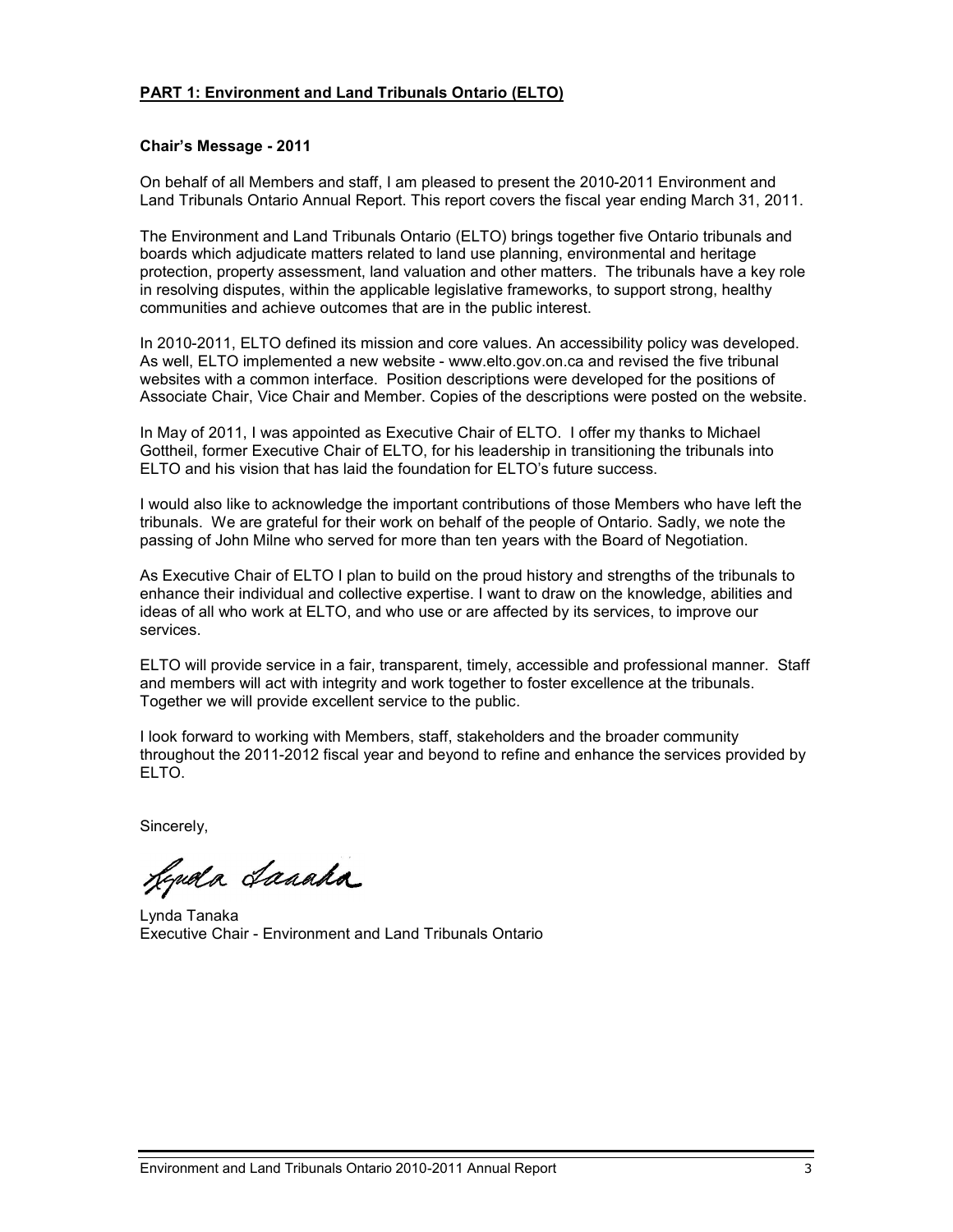#### **About Environment and Land Tribunals Ontario (ELTO)**

Environment and Land Tribunals Ontario (ELTO) brings together five Ontario tribunals and boards which adjudicate matters related to land use planning, environmental and heritage protection, property assessment, land valuation and other matters.

ELTO is created under the authority of the Adjudicative Tribunals Accountability, Governance, and Appointments Act, 2009. That act permits the government to designate two or more adjudicative tribunals as a cluster if, in the opinion of the Lieutenant Governor in Council, the matters that the tribunals deal with are such that they can operate more effectively and efficiently as part of a cluster than alone.

The tribunals which comprise Environment and Land Tribunals Ontario are:

The **Assessment Review Board (ARB)**, which hears property assessment appeals to ensure that properties are assessed and classified in accordance with the provisions of the Assessment Act. The Board also operates under a variety of other legislation and hears appeals on property tax matters.

The **Board of Negotiation (BON)**, which conducts voluntary mediation in the event of a dispute over the value of land expropriated by a public authority. If no settlement is reached, the matter may be appealed to the Ontario Municipal Board.

The **Conservation Review Board (CRB)**, which conducts proceedings where there are disputes concerning properties that may demonstrate cultural heritage value or interest, or disputes surrounding archaeological licensing. After determining a matter, the Board then makes recommendations to the final decision-making authority in the particular case, either a local municipal council or the Minister of Culture.

The **Environmental Review Tribunal (ERT)**, which hears applications and appeals under numerous environmental and planning statutes including the Environmental Bill of Rights, 1993, the Environmental Protection Act, the Ontario Water Resources Act and the Safe Drinking Water Act, 2002. The Tribunal also functions as the Niagara Escarpment Hearing Office to hear development permit appeals and Niagara Escarpment Plan amendment applications for this protected World Biosphere Reserve, and serves as the Office of Consolidated Hearings to hear applications for joint hearings where separate hearings before more than one tribunal would otherwise be required.

The **Ontario Municipal Board (OMB)**, which hears applications and appeals in relation to a range of municipal planning, financial and land matters including official plans, zoning by-laws, subdivision plans, consents and minor variances, land compensation, development charges, electoral ward boundaries, municipal finance, aggregate resources and other issues assigned to the Board by numerous Ontario statutes.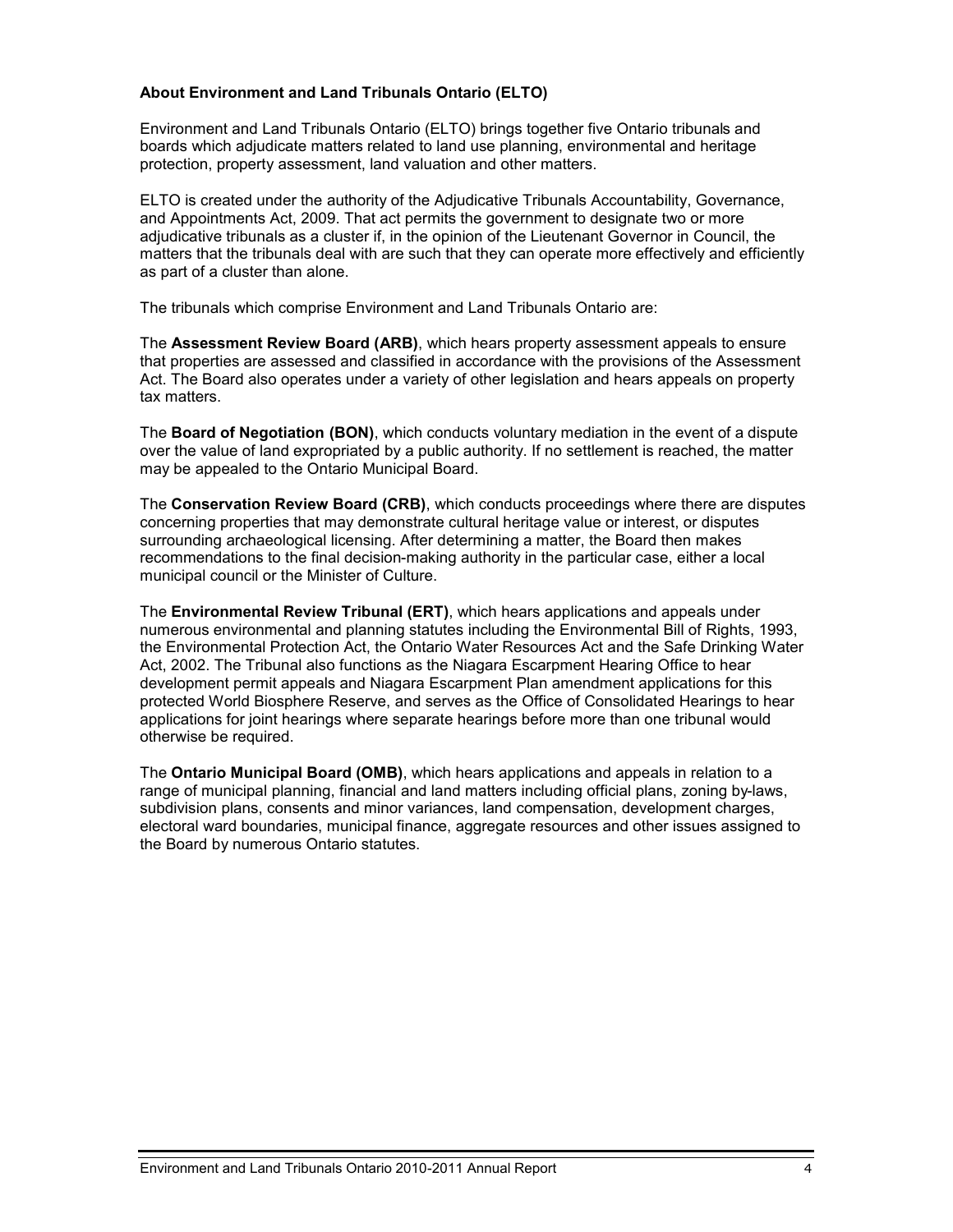#### **Mandate, Mission and Core Values**

#### **Mandate**

ELTO is a group of five tribunals that resolve appeals, applications and other disputes, under some 100 statutes, in relation to land use planning, environmental and heritage protection, property assessment, land valuation and other matters.

#### **Mission**

ELTO and its constituent tribunals will strive for excellence and demonstrate the highest standards of public service in:

- Delivering modern, fair, accessible, effective and timely dispute resolution services
- Demonstrating consistency in procedures and outcomes while remaining responsive to differing cases and party needs, and to an evolving development of the law
- Responding to the needs of diverse stakeholder communities
- Resolving disputes, within the applicable legislative framework, to support strong, healthy communities and achieve outcomes that are in the public interest.

#### **Core Values**

Core values are the guiding principles of ELTO and the foundation on which its constituent Tribunals fulfill their mandates.

#### *Accessibility*

- Publications, communications and facilities, including hearing and mediation rooms, will provide for full and equitable access.
- Diversity will be fully respected and reflected in all that ELTO does.
- Processes will be designed in a way that facilitates informed participation. Proceedings will be conducted in a manner which is welcoming and respectful.
- Practices and procedures will provide for a meaningful, effective opportunity to be heard on the relevant issues to be resolved in a particular case.

#### *Fairness*

 Proceedings will be conducted impartially. Decisions will be principled and based on the facts, the applicable law and policy, and on the merits of the case.

#### *Transparency*

 Tribunal procedures, rules, policies and decisions will be clear and readily available to the public. Reasons for decisions will be concise and will explain how the decision was reached.

#### *Timeliness*

- Proceedings will be conducted in a timely and expeditious manner and will be proportional to the issues that must be determined to resolve the dispute.
- Decisions will be issued as soon as possible after a proceeding.

#### *Integrity, Professionalism and Independence*

- Members and staff will act with honesty, integrity and professionalism, exhibiting the highest standards of public service.
- Members and staff will work together to build public confidence in ELTO, its constituent tribunals and the administration of justice.
- ELTO and its constituent tribunals must be, and be seen to be, neutral, unbiased and independent from improper influence.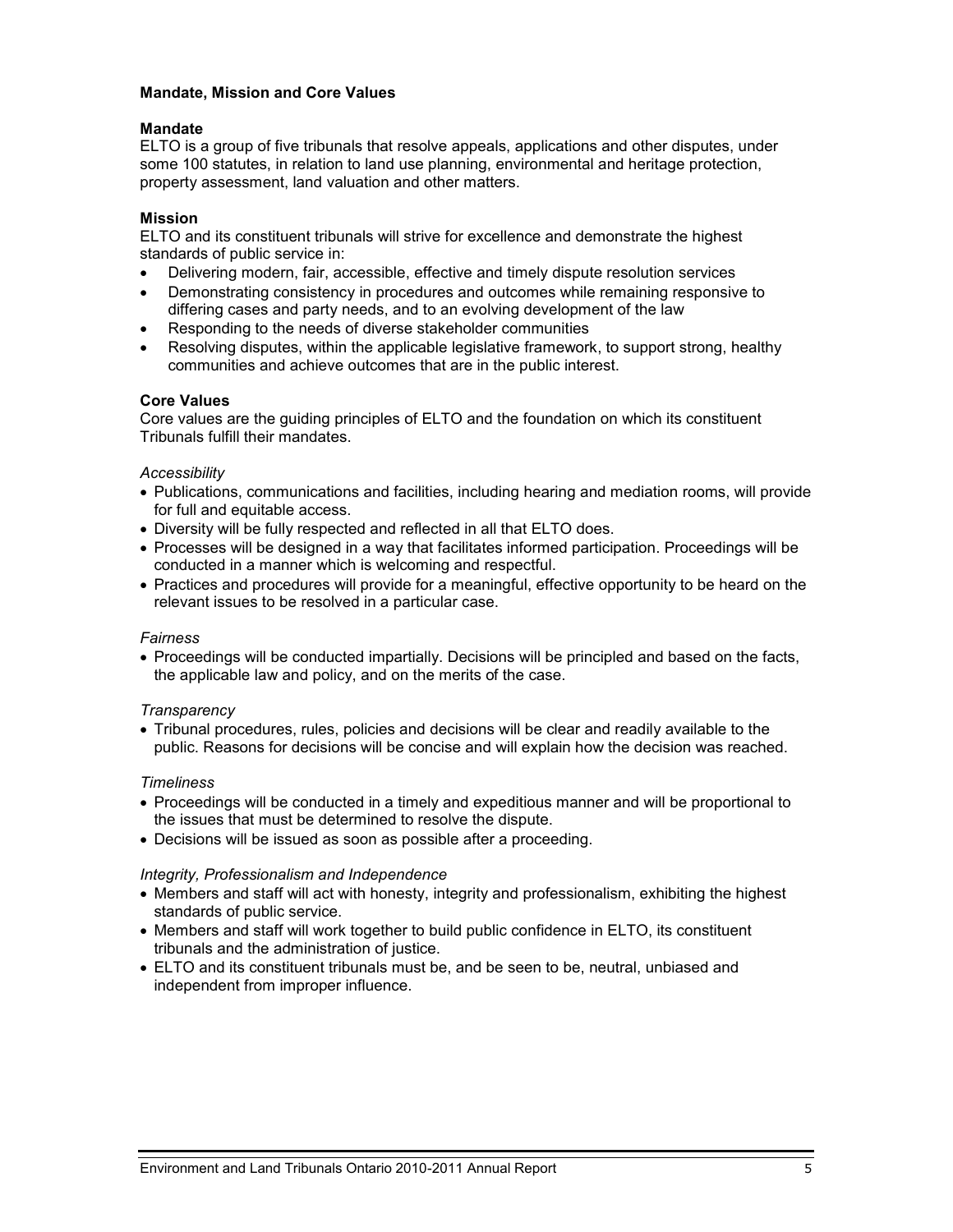#### **Environment and Land Tribunals Ontario Appointees April 1, 2010 to March 31, 2011**

**Executive Chair**

**Alternate Executive Chair**  DeMarco, Jerry V. September 1, 2010

**Chair**

**Associate Chair**  Stephenson, Richard F. April 7, 1993

**Vice-Chairs** Bourassa, Marcelle **April 11, 2006** 

#### **Full-Time**

Wyger, Joseph M. Whitehurst, Donald **May 18, 2005** May 18, 2005 Walker, Janet Lea **September 4, 2007** 

#### **Part-Time**

Andrews, Peter May 18, 2005 Bachly, David November 26, 1970 Belanger, Mignonne **International Execution** Selanger, 11, 1984 Birnie, Ian May 6, 1999 Brown, Douglas C. **Fig. 2000 Brown, Douglas C.** All the Street and Tune 30, 2000 Brownlie, John D. May 27, 1998 Castel, André November 19, 1997 Corcelli, Richard J. January 15, 2007 Driesel, Sandra March 16, 2000 Duan, Yucheng Josie September 29, 2010 Fenus, Andrew May 30, 2007 Griffith, E.J.W. November 12, 1970 Griffith, Jennifer September 17, 2004 Justin, Edith November 17, 1970 Kowarsky, Barbara May 18, 2005 Laflamme, Jacques **August 25, 2004** Laregina, Anthony **Internal and Accept and Accept and Accept** January 15, 2007 Laws, Joanne February 10, 2006 Levasseur, Romeo **May 18, 2005** Limoges, Rick January 15, 2007 Mackay, Ann **August 25, 2004** Marques, Ana Cristina May 18, 2005 Minnie, Garry **March 1, 2006** March 1, 2006 Morin, Gilles September 30, 2004 Nalezinski, Les March 1, 2006 Oliveira, Evangelista (Ivan) May 17, 1999 Plumstead, Nicoll **May 18, 2005** Rade, Bernice M. August 25, 2004 Roberts, Catherine E. September 29, 2010

\*Gottheil, Michael November 2, 2009

#### **ARB Appointees Original Appointment**

\*Gottheil, Michael November 2, 2009

Butterworth, Robert **November 19, 1997** Mather, Susan November 19, 1997

Cowan, Bernard A. Cowan, Bernard A. Cowan, Bernard A. Cowan, Bernard A. Cowan, 2007.<br>
Cowan, December 19, 1998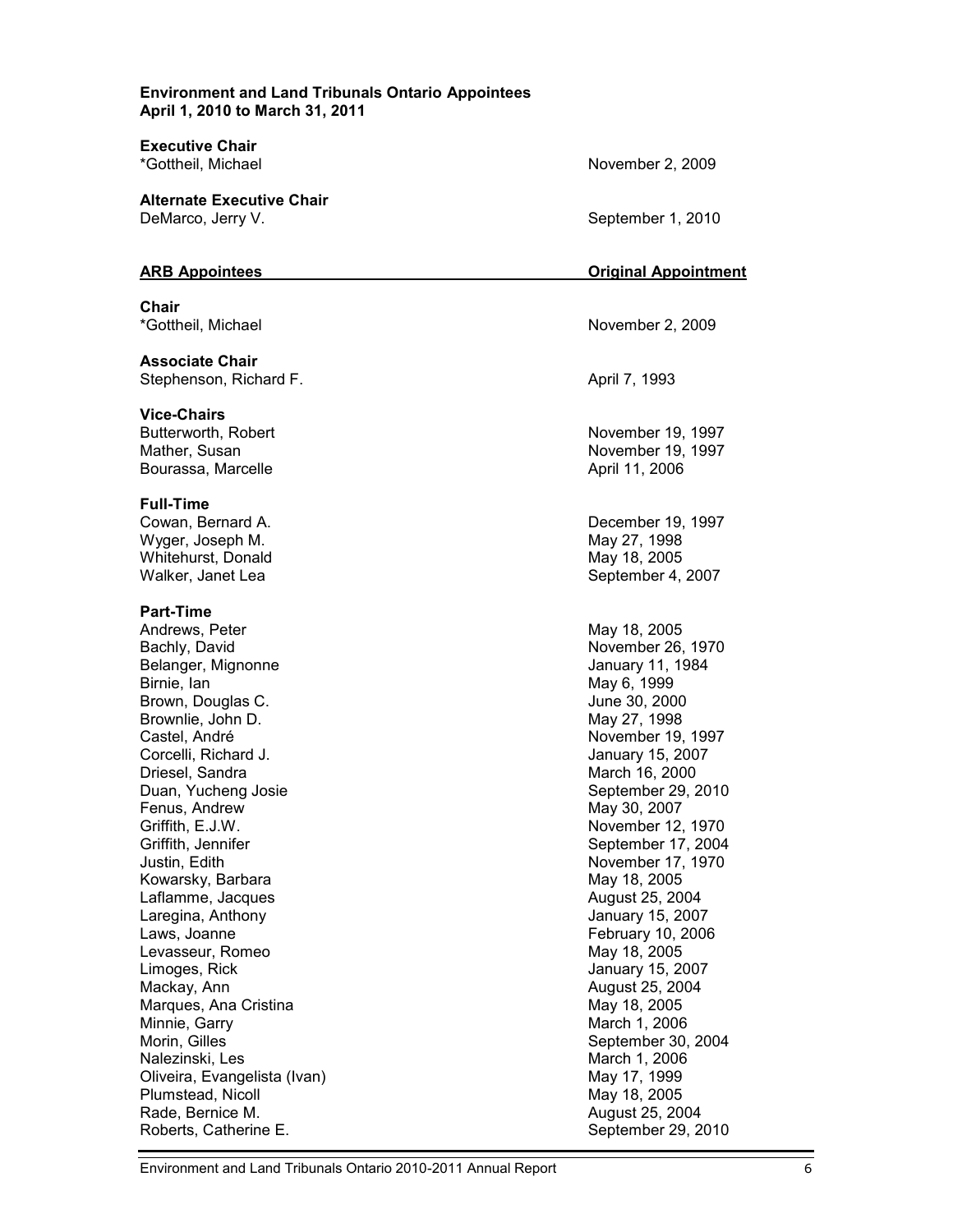Romas, George **August 25, 2004** Saponara, Fausto **May 18, 2005** May 18, 2005 Sharma, Marilyn January 15, 2007<br>
Shirtliff-Hinds, Carol Carrollary 15, 2007<br>
September 29, 20 Stillman, Paul M. (1975) Sutton, William (Bill) Sutton, William (Bill) Tchegus, Robert **February 10, 2006** Tersigni, Joe May 30, 2001 Weagant, Dan September 29, 2010

**Chair**

#### **Part-Time Members**

\*Boyak, Mark March 23, 2005 \*Milne, John November 1, 2000 Simmons, Lawrence John March 23, 2005 Taylor, Ian June 20, 2007 Yuen, Jane December 19, 2008

**Chair** \*Gottheil, Michael November 2, 2009

#### **Part-Time Associate Chair** Zakarow, Peter. A.P. March 20, 2002

## **Part-Time Vice-Chair**

#### **Part-Time Members**

Harris, Julie April 16, 2009 Haslam, Karen December 1, 2004 Henderson, Stuart June 28, 2006 Kidd, Stuart W. February 3, 2006

**Chair**<br>\*Gottheil, Michael

**Associate Chair** DeMarco, Jerry V. June 27, 2005

**Executive Vice-Chair** \*Vigod, Toby December 1, 2004

**Vice-Chairs** Muldoon, Paul **April 4, 2006** 

September 29, 2010 Skanes, Tyrone September 29, 2010<br>Sloan, Charlotte September 29, 2010 September 29, 2010 Smith, Barry A. November 26, 1970 Stabile, Vincent Stabile, Stabile, September 29, 2010 September 17, 2004 Walker, Tanya September 29, 2010

#### **BON Appointees Original Appointment**

\*Gottheil, Michael November 2, 2009

June 17, 2009

#### **CRB Appointees Original Appointment**

Murdoch, Su **February 16, 2005** Nurdoch, Su

#### **ERT Appointees Original Appointment**

November 2, 2009

Gibbs, Heather September 20, 2006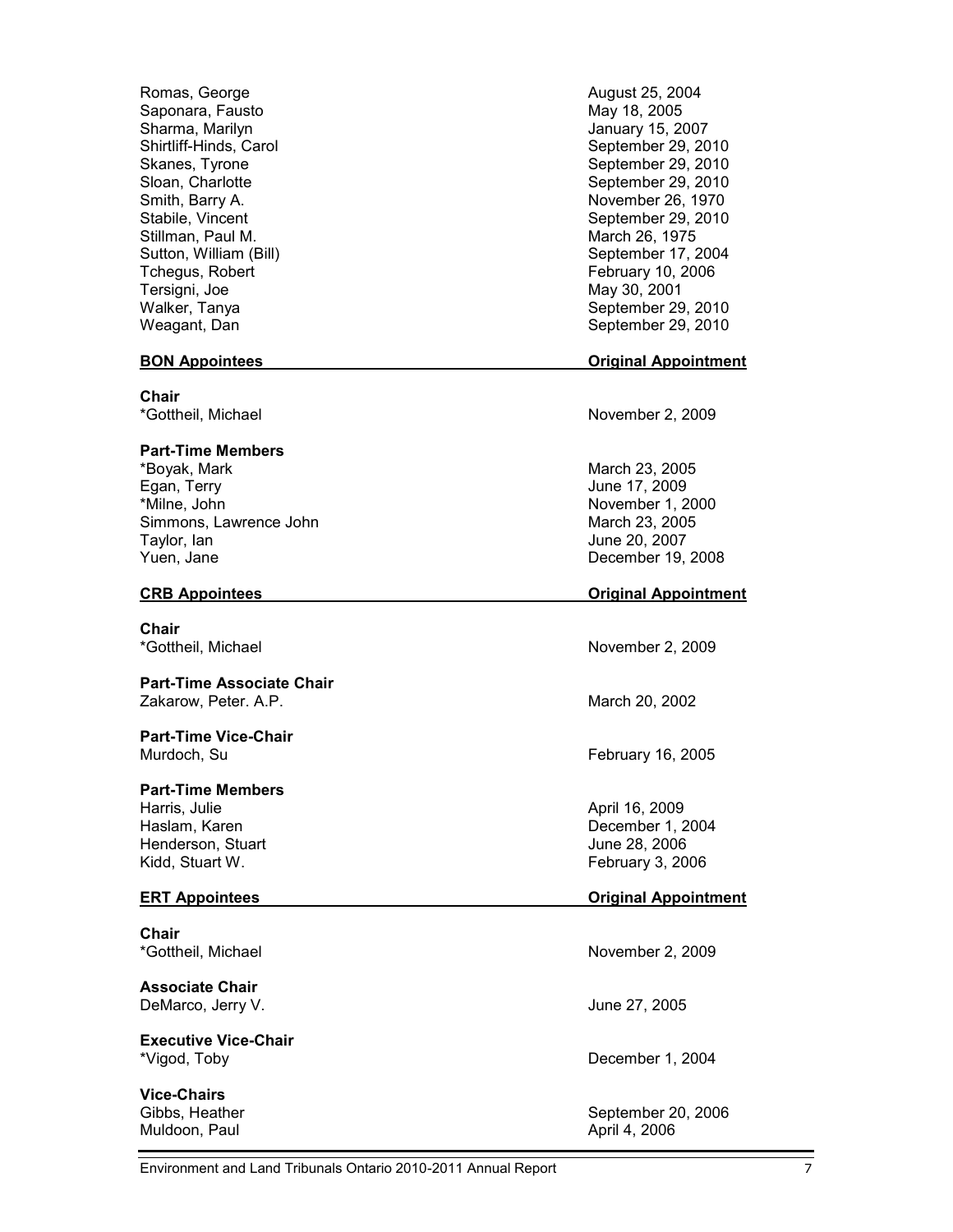Wright, Robert V. **August 27, 2007** 

**Part-time Members**

Levy, Alan D. May 9, 2007 Pardy, Bruce June 22, 2005 Valiante, Marcia **May 9, 2007** 

**Chair**<br>\*Gottheil, Michael

**Associate Chair** Lee, Wilson S. **July 1, 1988** 

#### **Vice-Chairs**

Campbell, Susan B. April 28, 2004 Granger, Donald R. November 3, 1997 Hussey, Karlene April 20, 2005 Jackson, Norman C. October 6, 1997 Mckenzie, James July 3, 2007 Schiller, Susan September 6, 2005 Seaborn, Jan de Pencier (1998) 1999 (May 31, 2000)<br>Stefanko, Steven (1999) 1999 (May 31, 2005) Stefanko, Steven Zuidema, Jyoti August 20, 2007

#### **Members**

\*Aker, John R. May 10, 2000 Atcheson, J. Peter **July 5, 2004** Chee-Hing, Jason September 1, 2004 Christou, Aristotle **April 16, 2008** Conti, Chris July 3, 2007 Denhez, Marc May 31, 2004 Goldkind, Harold **February 7, 2007** Hefferon, Colin September 20, 2006 \*O'Connor, Gary November 1, 2004 Rossi, Reid May 31, 2004 Sills, Mary-Anne **Value 2007** July 3, 2007 Sniezek, Joseph E. June 23, 2004 \*Somers, Michael G. November 29, 2006 Sutherland, Sylvia March 21, 2007 Wong, Joe. G. April 16, 2008

VanderBent, Dirk September 18, 2006

#### **OMB Appointees Original Appointment**

November 2, 2009

\*Indicates Appointees who were no longer with ELTO as of March 31, 2011.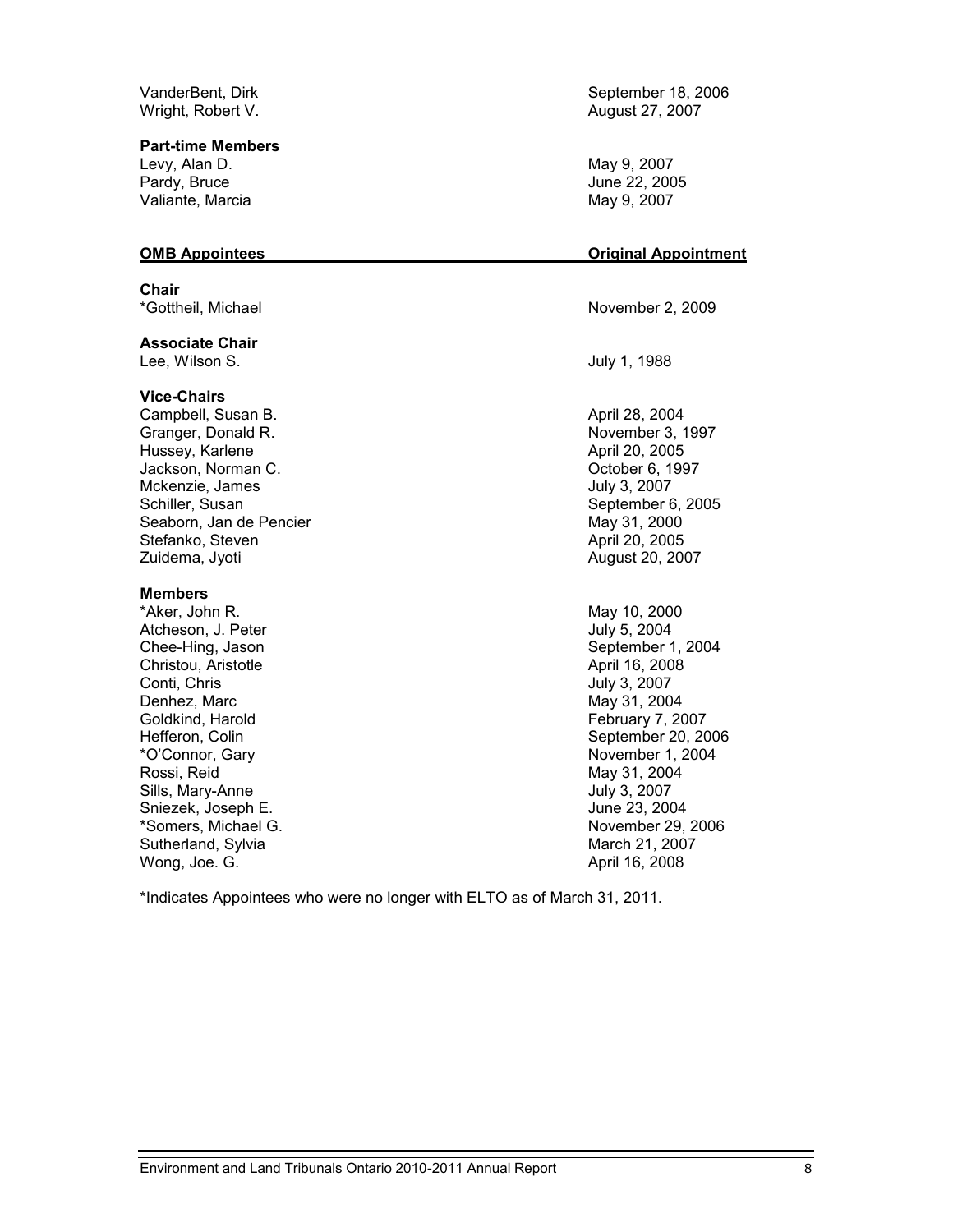### **Financial Summary by Tribunal**

### **Assessment Review Board**

### *ARB Expenditures 2008-2009 to 2010-2011*

| <b>ACCOUNT ITEMS</b>                               | 2008-2009<br>(\$) | 2009-2010<br>$($ \$) | 2010-2011<br>(\$) |
|----------------------------------------------------|-------------------|----------------------|-------------------|
| <b>Salary and Wages</b>                            | 4,717,539         | 4,544,199            | 5,069,334         |
| <b>Employee Benefits</b>                           | 653,728           | 610,359              | 592,736           |
| <b>Transportation and</b><br><b>Communications</b> | 608,274           | 496,175              | 562,773           |
| <b>Services</b>                                    | 1,994,542         | 2,325,650            | 2,489,442         |
| <b>Supplies &amp; Equipment</b>                    | 191,616           | 182,710              | 120,239           |
| <b>Transfer Payment</b>                            | <b>NIL</b>        | <b>NIL</b>           | <b>NIL</b>        |
| <b>TOTAL</b>                                       | 8,165,699         | 8,159,093            | 8,834,524         |

#### **Fees Collected**

Under the authority of the Assessment Review Board Act, appeals must be accompanied by the required filing fee. All filing fees, which vary depending on property type, are remitted to the Ministry of Finance.

### *ARB Fees Collected 2008-2009 to 2010-2011*

| <b>FISCAL YEAR</b> | <b>REVENUE COLLECTED (\$)</b> |
|--------------------|-------------------------------|
| 2008-2009          | 2,224,487                     |
| 2009-2010          | 3,276,776                     |
| 2010-2011          | 704,375                       |

*Note: 2009 was the first of a four year assessment cycle, in 2010-11 revenues naturally declined with fewer appeals filed.*

#### **Board of Negotiation**

A single budget for the OMB and the BON is provided within the *Estimates of the Ministry of the Attorney General* on a fiscal-year basis.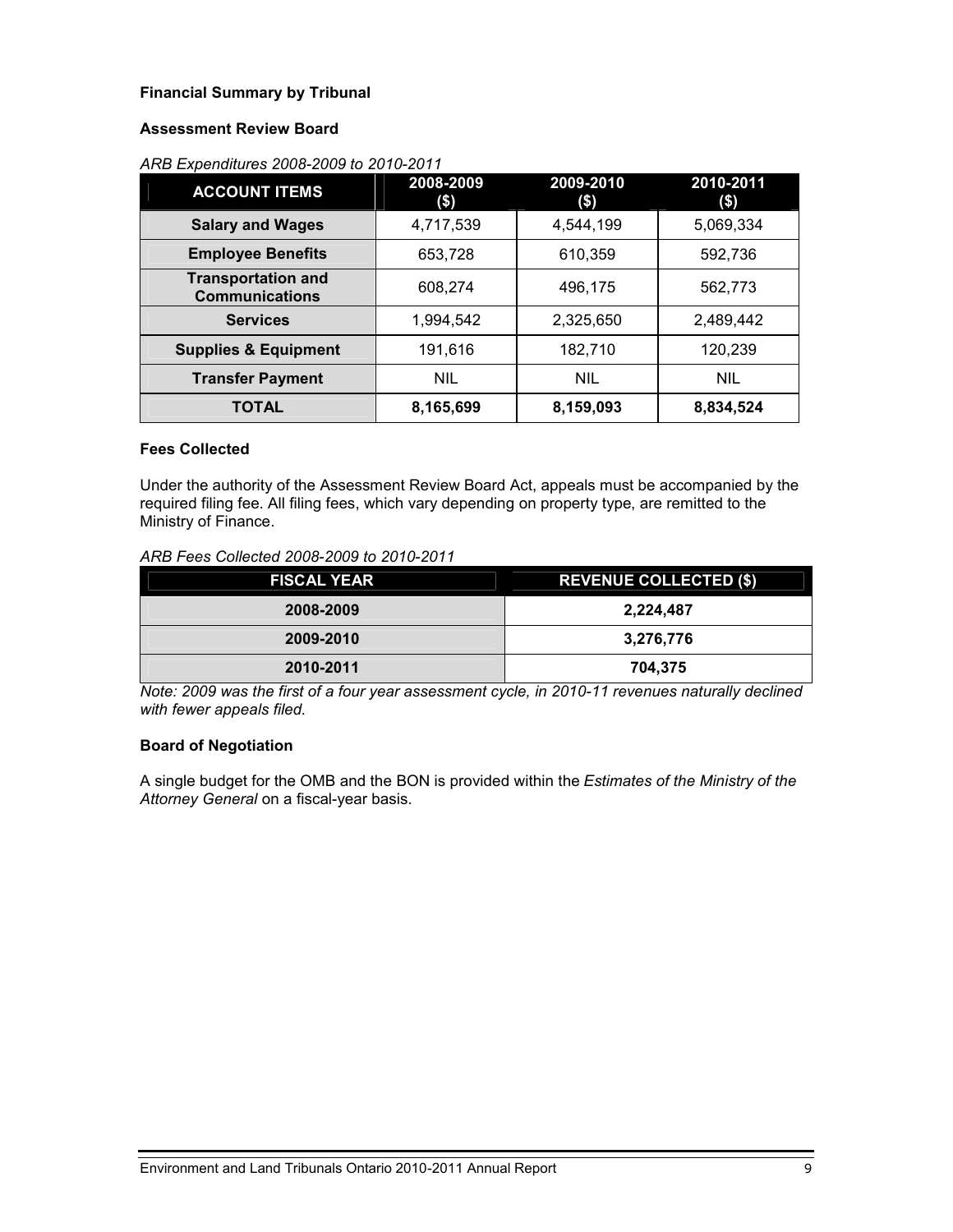#### **Conservation Review Board**

#### *CRB Expenditures 2008-2009 to 2010-2011*

| <b>ACCOUNT ITEMS</b>                               | 2008-2009<br>\$) | 2009-2010<br>\$) | 2010-2011<br>\$) |
|----------------------------------------------------|------------------|------------------|------------------|
| <b>Salary and Wages</b>                            | 37,784           | 55,800           | 55.294           |
| <b>Employee Benefits</b>                           | 4.804            | 5,430            | 7,039            |
| <b>Transportation and</b><br><b>Communications</b> | 14,366           | 6,605            | 9,314            |
| <b>Services</b>                                    | 148,433          | 124.293          | 103.987          |
| <b>Supplies &amp; Equipment</b>                    | 1,328            | 2.515            | <b>NIL</b>       |
| TOTAL                                              | 206,715          | 194,643          | 175,634          |

### **Environmental Review Tribunal**

### *ERT Expenditures 2008-2009 to 2010-2011*

| <b>ACCOUNT ITEMS</b>                               | 2008-2009<br>\$) | 2009-2010<br>$($ \$) | 2010-2011<br>$($ \$) |
|----------------------------------------------------|------------------|----------------------|----------------------|
| <b>Salary and Wages</b>                            | 1,155,200        | 1,056,615            | 1,018,981            |
| *Employee Benefits                                 | $\star$          | $\star$              | 134,306              |
| <b>Transportation and</b><br><b>Communications</b> | 33,570           | 31,657               | 37,186               |
| <b>Services</b>                                    | 380.461          | 441,101              | 420,721              |
| <b>Supplies &amp; Equipment</b>                    | 44.025           | 30,310               | 26,732               |
| TOTAL                                              | 1,613,256        | 1,546,400            | 1,637,926            |

*\* Prior to 2010-11, Employee Benefits were managed centrally by the Ministry of the Environment.*

#### **Ontario Municipal Board**

### **Allocation**

A single budget for the OMB and the BON is provided within the *Estimates of the Ministry of the Attorney General* on a fiscal-year basis.

| OMB and BON Expenditures 2008-2009 to 2010-2011 |
|-------------------------------------------------|
|-------------------------------------------------|

| <b>ACCOUNT ITEM</b>                                  | 2008-2009<br>(\$) | 2009-2010<br>$\left( \text{\$}\right)$ | 2010-2011<br>\$) |
|------------------------------------------------------|-------------------|----------------------------------------|------------------|
| <b>Salary and Wages</b>                              | 5,739,638         | 5,658,557                              | 5,520,277        |
| <b>Employee Benefits</b>                             | 740,579           | 754,583                                | 750,534          |
| <b>Transportation &amp;</b><br><b>Communications</b> | 666,632           | 579,860                                | 507,589          |
| <b>Services</b>                                      | 534,929           | 217,482                                | 978,071          |
| <b>Supplies and Equipment</b>                        | 134,653           | 54,991                                 | 48,652           |
| <b>Transfer Payments</b>                             | <b>NIL</b>        | <b>NIL</b>                             | <b>NIL</b>       |
| TOTAL                                                | 7,816,431         | 7,265,473                              | 7,805,123        |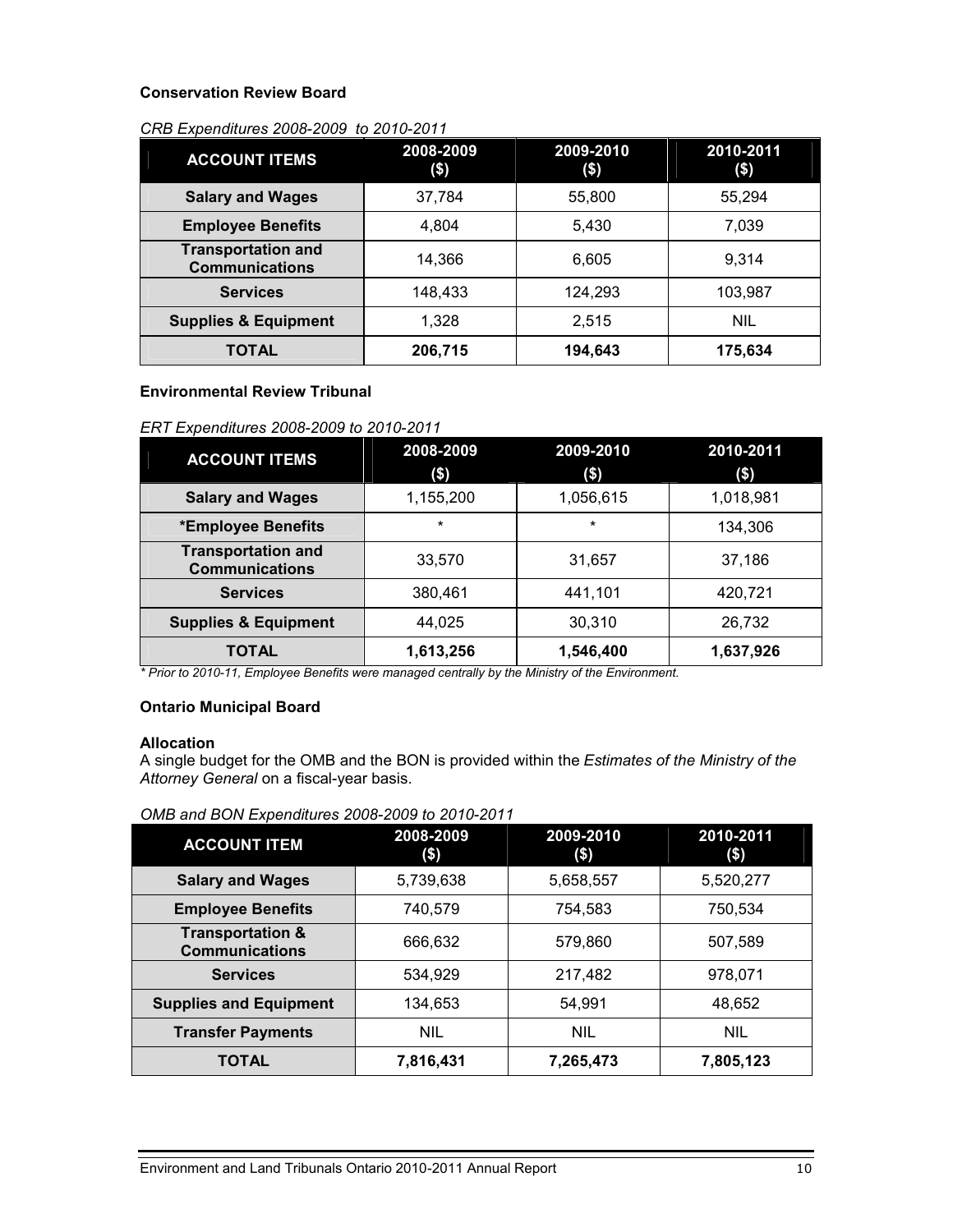#### **Fees Collected**

Under the authority of section 100 of the Ontario Municipal Board Act, filing fees have been set for each application or appeal filed with the OMB. The standard fee is \$125. All fees collected by the OMB are remitted to the Ministry of Finance.

| <b>FISCAL YEAR</b> | <b>FEES COLLECTED (\$)</b> |
|--------------------|----------------------------|
| 2008-2009          | 237,416                    |
| 2009-2010          | 209,921                    |
| 2010-2011          | 330,225                    |

*\*Source: public accounts*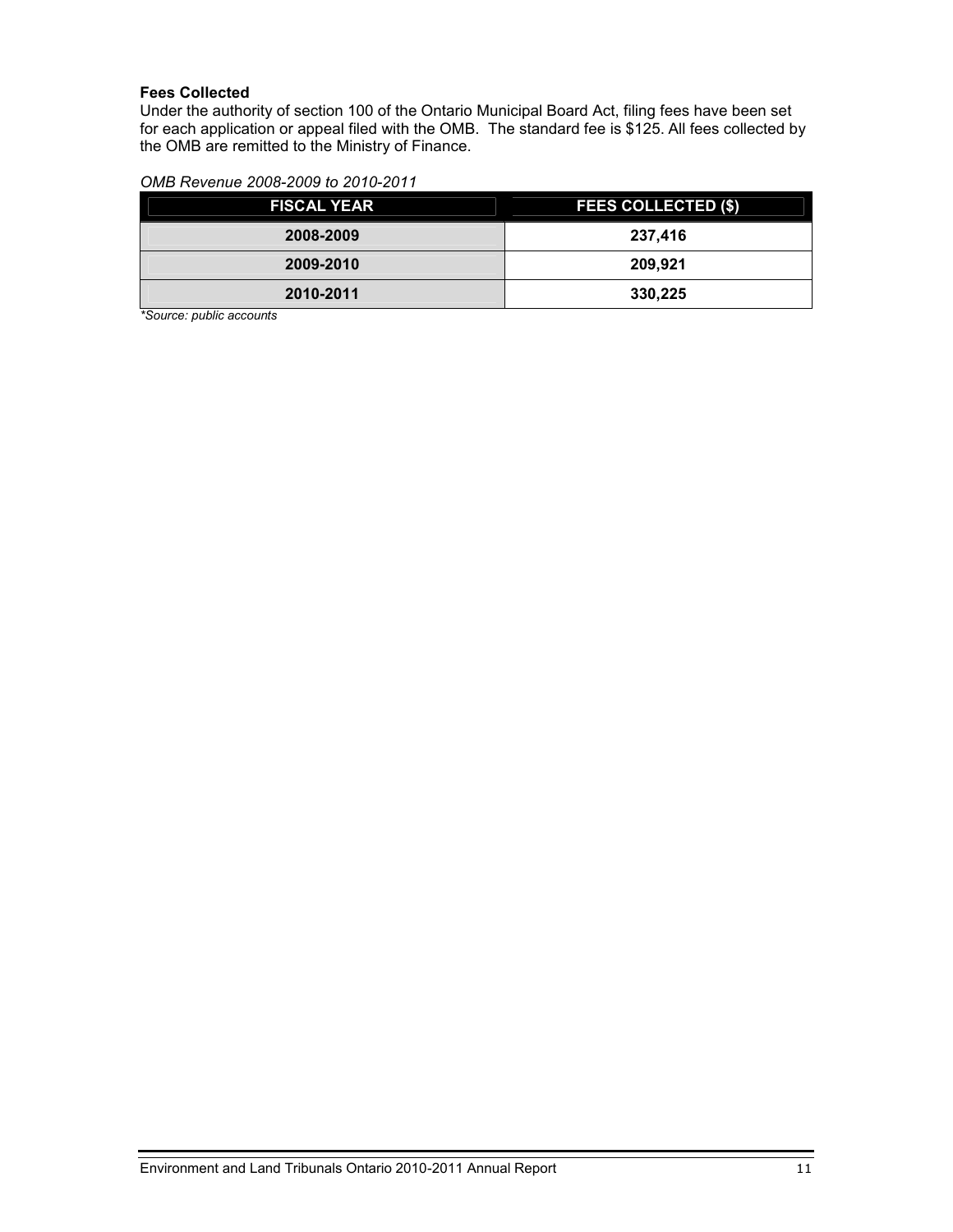#### **Part 2: Overview of the Tribunals**

#### **SECTION 1: ASSESSMENT REVIEW BOARD (ARB)**

#### **About the Board**

The Assessment Review Board (ARB) is an independent adjudicative tribunal established under the Assessment Act, with a mandate to hear appeals about property assessment and classification. The ARB hears these appeals and renders a decision based on the applicable law and the evidence presented at the hearing.

The Board, which operates under a variety of legislation, also deals with appeals on property tax under the Municipal Act, the City of Toronto Act and the Provincial Land Tax Act.

#### **The Property Assessment System**

The provincial government, through the Ministry of Finance, sets the laws regarding property assessment. Municipalities are responsible for setting tax rates and collecting property taxes. The Municipal Property Assessment Corporation (MPAC) assesses and classifies all properties in Ontario. If there is a dispute between a property owner and MPAC, the property owner can file an appeal with the Assessment Review Board (ARB).

#### **Purpose of the Board**

The Board receives appeals on property assessments and property taxes. Hearings are scheduled across the province, usually in the municipality where the property is located. At the hearing, all parties have the opportunity to present evidence and make arguments. The Board hears these appeals and makes a decision based on the applicable law and the evidence presented at the hearing.

#### **History and Jurisdiction**

Property assessments have been conducted in what is now Ontario since 1793. In 1970, the province assumed the role of assessing property from municipalities and replaced the Courts of Revision with the Assessment Review Court (ARC). ARC was renamed the Assessment Review Board in 1983.

With the enactment of the Fair Municipal Finance Act, 1997, the ARB became the province's sole adjudicative tribunal for property assessment appeals. The legislation reduced duplication and ensured that the Board was the final tribunal of appeal for such appeals. Prior to 1998, ARB decisions could be appealed to the Ontario Municipal Board (OMB).

In 1998, an amendment to the Assessment Review Board Act gave the ARB the capacity to dismiss frivolous appeals.

Decisions by the Board are final and binding, subject only to appeal to Divisional Court on questions of law when the Court grants leave to appeal. The Board also exercises the power to review its decisions.

Beginning with the 2009 tax year, changes to the Assessment Act require owners of residential, farm and conservation lands, and managed forests to file a request for reconsideration with MPAC, and/or the Program Administrator (for farm, managed forest or conservation land), before they may file an appeal with the ARB.

The Board's jurisdiction and its authority are defined by the Assessment Review Board Act, the Assessment Act, the Municipal Act, 2001, the City of Toronto Act, 2006, the Provincial Land Tax Act, 2006, the Education Act and the Statutory Powers Procedure Act.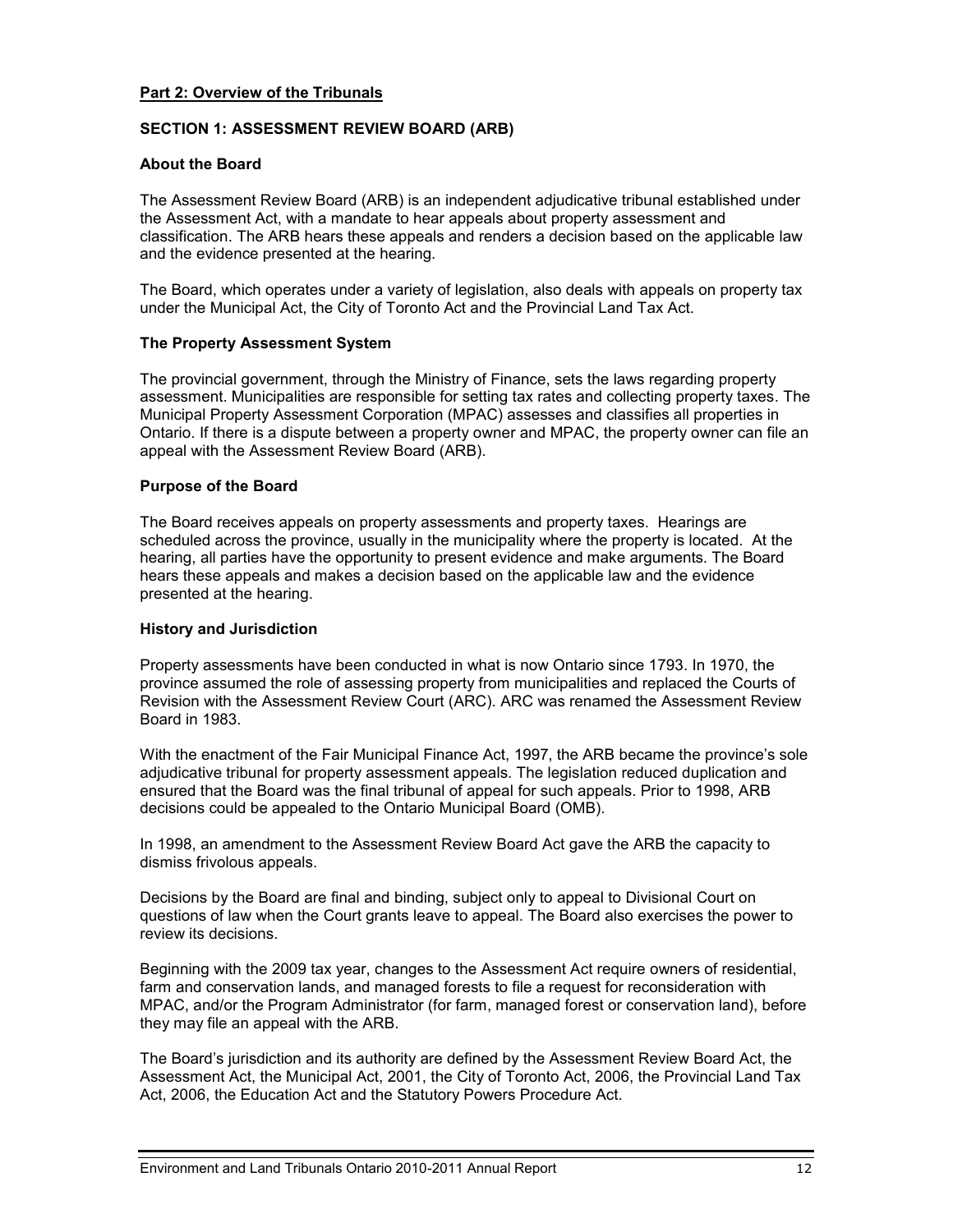#### **Changes to Legislation and Rules**

The following is a summary of changes to the legislation and regulations in 2010-2011:

#### *1. Assessment Act*

Subsection 3(1) of the Assessment Act provides that certain types of real property are exempt from taxation under the Act. Paragraph 29 of subsection 3(1) of the Act exempts certain structures, such as poles and wires that are owned by power utilities or municipal electricity utilities.

On December 8, 2010, the Helping Ontario Families and Managing Responsibly Act, 2010, received Royal Assent, amending paragraph 29 of subsection 3(1) of the Act to delete a pre condition for the exemption: that the structure must be located on an easement on land not owned by a power utility. The exemption now includes certain structures owned by utilities, regardless of their location, and applies retroactively to January 1, 1998.

#### *2. Temporary On-farm Housing for Labourers*

On December 13, 2010, Ontario Regulation 491/10 amended Regulation 282/98 to include temporary housing for on-farm labourers under the farm property class if certain conditions are satisfied. New subsection 8(5.5) requires for 2011 and subsequent taxation years that the housing not be occupied on a year-round basis; and be situated on land that is both included in the farm property class, and used exclusively for farm purposes.

#### *3. Retirement Homes*

On January 1, 2011, Ontario Regulation 372/10 amended subsection 3(1) of Regulation 282/90 to include a retirement home (as defined in subsection 2 (1) of the Retirement Homes Act, 2010) under the residential property class.

There were no changes to the Rules of Practice and Procedure during this fiscal year.

#### **2010-2011 Caseload**

At the beginning of the 2010-2011 fiscal year, the ARB had a total of 89,000 appeals on file. During the 2010-2011 fiscal year the Board received approximately 40,000 appeals. By the end of the fiscal year, over 39,000 appeals were resolved. The bulk of the outstanding caseload at the end of the fiscal year consisted mostly of complex, non-residential properties from previous years.

In complex cases more time may be required by the parties to gather evidence and prepare testimony.

| YEAR                                           |    | 2008-2009 | 2009-2010 | 2010-2011 |
|------------------------------------------------|----|-----------|-----------|-----------|
| <b>Opening Caseload Balance</b>                |    | 78,000    | 79,000    | 89,000    |
| <b>Caseload Received*</b>                      | ٠  | 46,000    | 54,000    | 40,000    |
| <b>Total Caseload for year</b>                 | =  | 124.000   | 133,000   | 129,000   |
| <b>Resolved Caseload</b>                       |    | 45,000    | 44.000    | 39,000    |
| <b>Balance at the End of the Fiscal Period</b> | Ξ. | 79,000    | 89,000    | 90,000    |

#### *ARB Caseload 2008-2009 to 2010-2011*

*Note: The deadline for assessment appeals to the ARB was March 31, 2011 or 90 days from the date of MPAC's request for reconsideration decision.*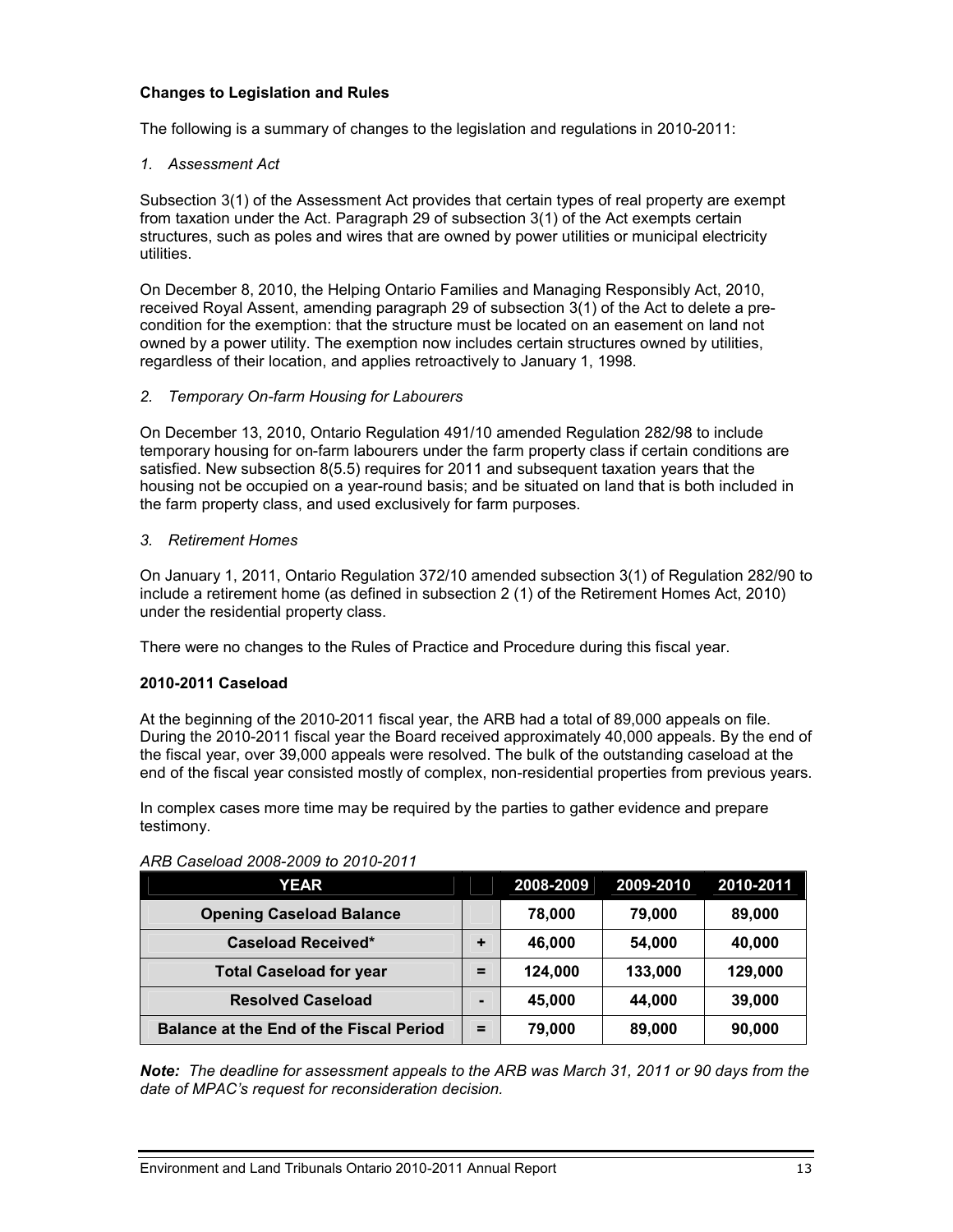*\* Caseload Received includes all types of appeals dealt with by the Board, including annual assessment appeals, supplementary and omitted assessment appeals, Municipal Act appeals and City of Toronto Act appeals.* 

#### **Performance Results**

The ARB hears all assessment appeals in Ontario. Generally, residential appeals can be streamed directly to a full hearing and are consequently resolved faster than many non-residential appeals, which may require multiple hearing events.

The ARB works to resolve residential appeals within one year of filing. In the 2010-2011 fiscal year, 87 per cent of unrepresented residential appeals were resolved within 365 days of filing.

The ARB strives to issue its decisions in a timely manner. In the 2010-2011 fiscal year, 86 per cent of decisions were issued within 60 days of the hearing.

#### **Process of the Board**

#### *Pre-hearings*

Many appeals concerning complex, non-residential properties require extensive hearing time and may be presided over by a panel of Members. These appeals are screened based on established criteria such as property classification, size and assessed value, and may be directed into pre hearings.

During the pre-hearing process, the Board works with the parties to establish a schedule for proceeding and may issue procedural orders to direct exchanges of information and pre-filings. Pre-hearings have the potential to expedite the hearing process and allow parties to reach a settlement before a hearing begins.

#### *Hearings*

Hearings give an appellant the chance to explain why he or she thinks the property assessment from the Municipal Property Assessment Corporation (MPAC) is wrong. During the hearing the parties present evidence and question each other on that evidence. At the end of the hearing the Member who is overseeing the hearing makes a decision or may reserve the decision for a later date.

#### *Teleconferences*

It can sometimes be difficult and time consuming to coordinate a hearing when parties need to travel across the province. For these cases, the Board conducts telephone conferencing, or "electronic hearings." In 2010-2011, the Board conducted more than 1,300 teleconferences. Teleconferencing is a practical way to provide status updates and determine next steps toward issuing procedural or consent orders, resolving contentious matters and, in some instances, settling appeals. This service saves time and money by reducing travel for all parties involved in Board hearings.

#### *Decisions*

After the Member has received all submissions from the parties, the Member considers the submissions. The Member may give an oral decision at that time or may reserve the decision for a later date. If the decision is reserved, a decision with Written Reasons will be mailed to the parties.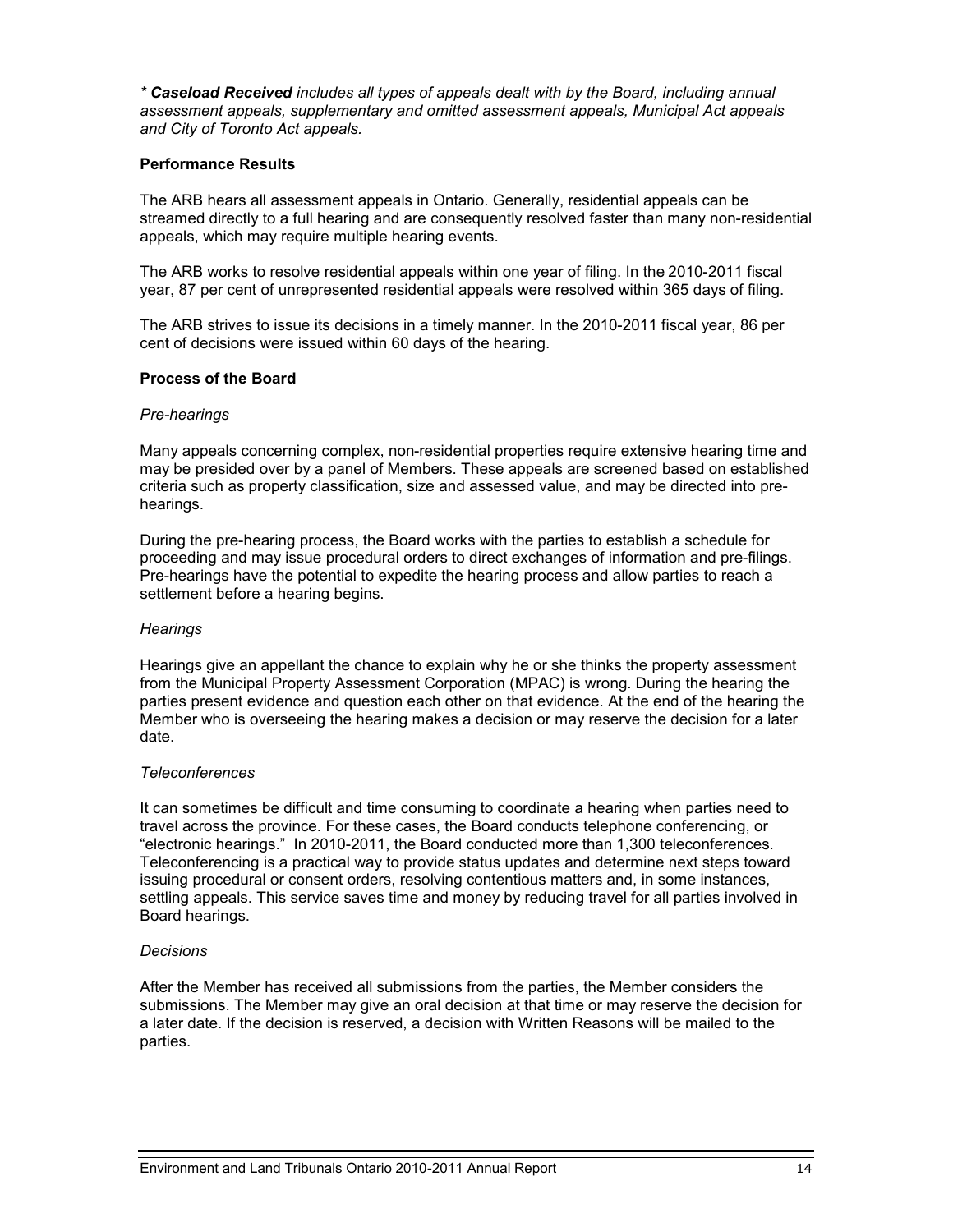#### **SECTION 2: BOARD OF NEGOTIATION (BON)**

#### **About the Board**

The BON provides mediation services to parties involved in disputes over the value of expropriated land – the land owner on the one hand, and the expropriating authority on the other (typically the Crown or a municipality). The BON becomes involved only after alternative avenues for settlement have not succeeded. Meetings with the parties are held throughout Ontario at no cost to either party. The BON views the property, reviews all written documentation and considers the submissions from the parties.

#### **Purpose of the Board**

Through mediation, the BON tries to help parties reach a resolution. While it has no power to impose a settlement, the BON will, where sufficient information has been submitted, provide a recommendation to the parties on what would be fair compensation.

Subsection 27(5) of the Expropriations Act provides that BON Members must view the property in question prior to, or during, the hearing. Using its expert mediators, the BON has been able to achieve a high rate of success with the cases brought before it.

#### **History and Jurisdiction**

The BON was formed under the authority of the Expropriations Procedures Act 1962/63. The act, which came into force on January 1, 1964, represented one of the recommendations of the report by the Select Committee on Land Expropriation. As a result of subsequent studies on compensation and procedures, including the reports for the Ontario Law Reform Commission, the Expropriations Act came into force on January 1, 1970.

#### **Caseload**

The number of files received and meetings held for the last three years is summarized in the following table.

|                             | 2008-2009 | 2009-2010 | 2010-2011 |
|-----------------------------|-----------|-----------|-----------|
| <b>Files Received</b>       | 30        | 26        | 34        |
| <b>Meetings Held</b>        | 20        | 26        | 28        |
| Open Files (as of March 31) | 27        |           |           |

#### *BON Files Received, Meetings Held and Open Files*

#### **Process**

The Board holds negotiation meetings at the request of a party. There is no cost to the party to apply or have a matter heard at the Board. When a request is received, an acknowledgement letter is sent to the requesting party asking for their availability. When a date is determined the BON sends a notice to the parties informing them of the date of the meeting.

BON mediation is confidential. If a settlement cannot be reached at the BON, the parties may bring the matter to the Ontario Municipal Board (OMB). However, because of the confidentiality of the mediation process, the BON and OMB take strict measures to ensure that any information received by the BON is kept apart from the OMB. OMB Members and staff do not have access to any information or discussions that were part of the BON process.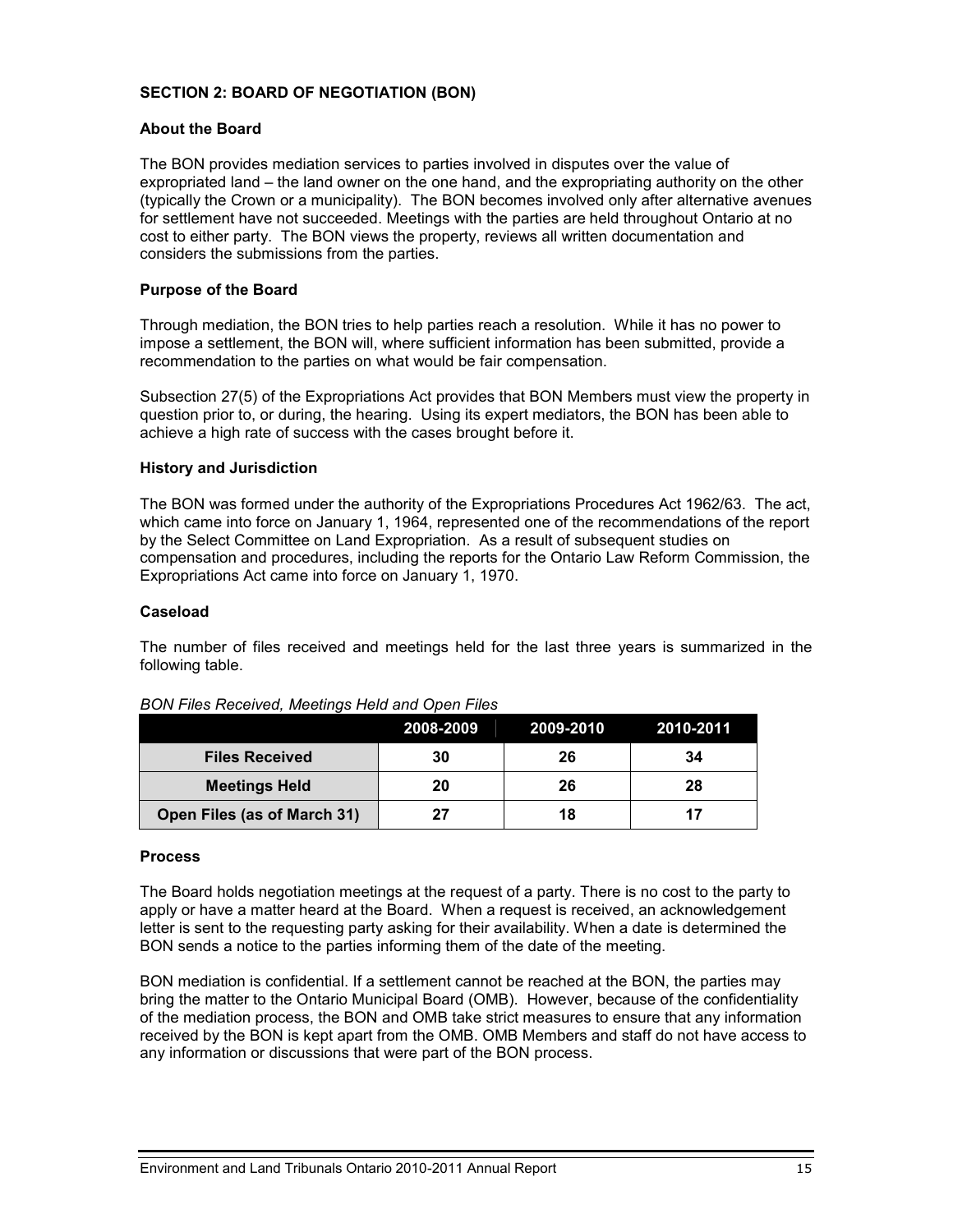#### **SECTION 3: CONSERVATION REVIEW BOARD (CRB)**

#### **About the Board**

The Conservation Review Board is an adjudicative tribunal that hears disputes on matters relating to the protection of properties considered to hold cultural heritage value or interest to a municipality or to the Minister of Culture, as defined by the Ontario Heritage Act (Act).

#### **Purpose of the Board**

The CRB receives referrals of objections or applications under the Act concerning either properties of potential heritage value or interest, or archaeological licensing. Cases are received from either municipalities or the Minister of Culture. Through a proceeding, the Review Board attempts to settle a dispute and/or hears evidence and arguments by parties. The ultimate result, where a case is not settled, is the development of a Recommendation of the CRB which is submitted for the consideration of the final decision making body for that case, which is either a local municipal Council or the Minister of Culture. The CRB is an independent adjudicative agency subject to the rules of natural justice and many of the requirements of the Statutory Powers Procedure Act.

#### **History & Jurisdiction**

The CRB was established in 1975 under Part III of the Ontario Heritage Act (R.S.O. 1990, Chapter O.18, as amended).

The CRB conducts proceedings on matters that are referred, which includes both pre-hearing conferences to explore the potential of settlement as well as formal hearings to hear evidence and arguments to best enable the Review Board to make recommendations to the final decision making power for that particular case. The CRB has responsibilities under both Part IV and Part VI of the Act.

In 2005, changes to the Act gave the CRB additional responsibilities. The CRB now hears objections concerning properties deemed provincially significant by the Minister of Culture under Part IV of the Act. As well, the Act now permits the cross-appointment of CRB members to OMB panels hearing certain appeals under the Act.

In 2009, an Order in Council transferred responsibility for the CRB from the Ministry of Culture to the Ministry of the Attorney General (MAG).

The CRB's jurisdiction and its authority are defined by the Ontario Heritage Act and the Statutory Powers Procedure Act.

#### **Caseload**

CRB cases continue to be complex in terms of legal interpretation of the Act, the degree of sophistication in party arguments and evidentiary submissions, and the layering of cultural heritage elements. The Board has responded to these pressures with increased member training, closer interaction with Board legal counsel, and a standardization of administrative practices.

At the beginning of the 10/11 fiscal year, the Board had 21 open files. Between April 1, 2010 and March 31, 2011, eight referrals were received from municipalities. Of the eight referrals, five were received under s.29 of the act, two under s. 30 and one under s.31. No referrals were received from the Minister of Culture.

The Board was successful in settling the majority of matters referred during the past fiscal year through its use of pre-hearing conferences.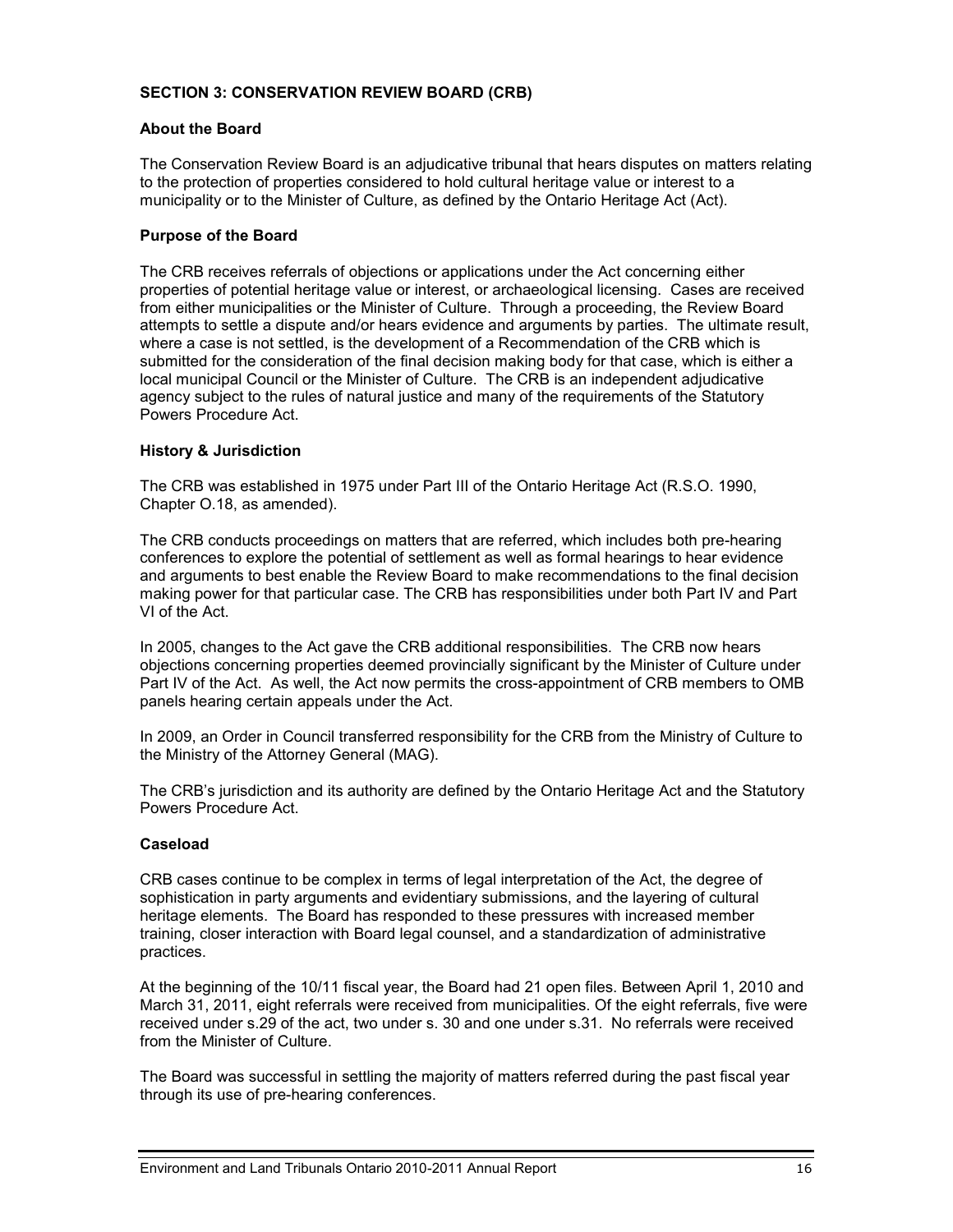In total, 20 referrals were resolved during the past fiscal year. Three full hearings were held and for each one a report was made to council. The CRB held 27 pre-hearing conferences with each referral having an average of two pre-hearing conferences before resolution by withdrawal or hearing. The CRB had nine active files as of March 31, 2011.

|                                | <b>Fiscal Year</b> |           |           |
|--------------------------------|--------------------|-----------|-----------|
|                                | 2008-2009          | 2009-2010 | 2010-2011 |
| <b>Cases Received</b>          | 25                 | 16        | 8         |
| <b>Pre-Hearing Conferences</b> | 47                 | 38        | 27        |
| <b>Reports Issued</b>          |                    | 3         |           |
| <b>Withdrawals</b>             | 24                 | 19        | 17        |
| Open Cases (as of March 31)    |                    | 21        |           |

#### **Process**

#### *Process Overview*

Once an objection is referred to the CRB, a formal process begins that structures how the objection will be heard and how a party and members of the public will be permitted to participate. Each referral is assigned a Board "case file number" and the file is assessed for completeness of information, any jurisdictional issues are resolved, and a Pre-Hearing Conference is scheduled.

#### *Pre-Hearing Conferences*

The Board has a Rule that makes pre-hearing conferences (PHC) mandatory for all matters that come before it. The PHC provides an opportunity for all parties (objector(s), municipality or Minister of Culture, the property owner, and other recognized parties, as applicable) to discuss the issues with each other and with the Board, without prejudice. The two fundamental interests in conducting the PHC are to seek a mediated settlement of the dispute and to prepare all parties for the formal hearing process where settlement is not successful.

The PHC is only open to the official parties to the hearing; therefore no members of the public may be involved. It is normally a telephone conference call, but can be an in-person meeting. The PHC is not intended to be the forum to discuss the arguments of a case, and thus no evidence is presented and no final decisions are made. Some evidence may be permitted by the Board to further support the positions of each party and to seek a settlement.

These PHCs are conducted "Without Prejudice." This means that if a party makes a statement in the spirit of settlement, but a settlement is not reached, no statements or comments can be used against them in the event of a formal hearing.

If a full settlement is reached, each objector and the property owner (if applicable) must submit a letter of Withdrawal of Objection to the Board, or the municipality must submit a letter of Withdrawal of the Notice of Intention to Designate and the case is closed. If a settlement is not reached, the PHC proceeds to the phase of preparing all parties for the formal hearing.

#### *Hearings*

While CRB hearings are less formal than many types of legal proceedings, they are still governed by rules of procedure and conducted in a quasi-judicial, structured manner. Most parties are represented by legal counsel. Those without legal counsel must become familiar with the Review Board's Rules of Practice and Procedure, the Ontario Heritage Act and the Statutory Powers Procedure Act.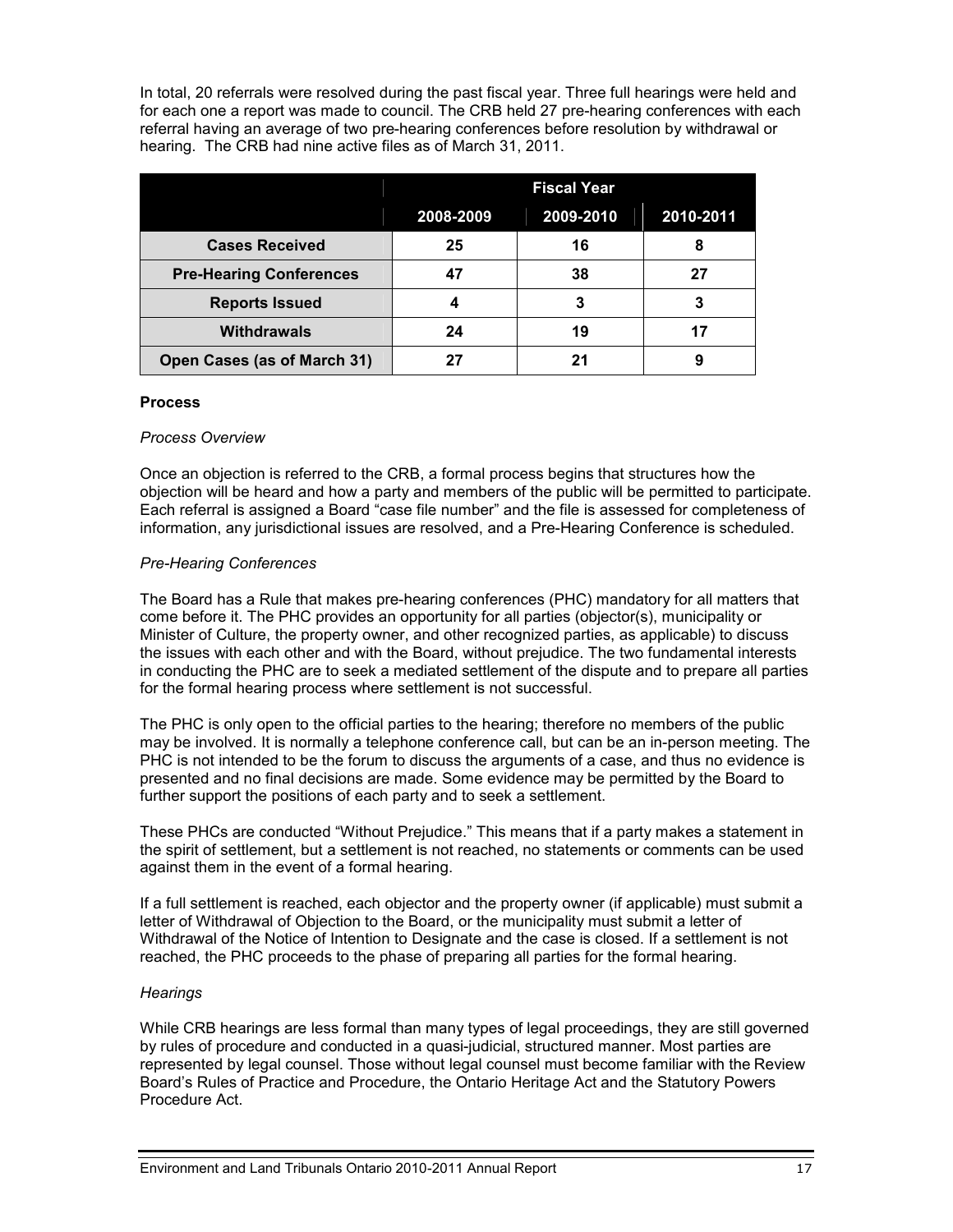Unlike the PHC, hearings are fully open to the public. It is the practice of the Board to hold the hearing within the municipality of the subject property, and to conduct a site visit of the property before the commencement of the hearing.

#### *Recommendations*

After the hearing, the Board issues a report to the municipal council, or the Minister of Culture, whichever has jurisdiction, making recommendations based on the evidence presented and arguments made at the hearing. Typically, the Board attempts to release the report within 30 days, but a later release does not invalidate the hearing process. The Board's case file is then closed. The municipal council or the Minister makes the final decision on the matter, taking the Board's report into account.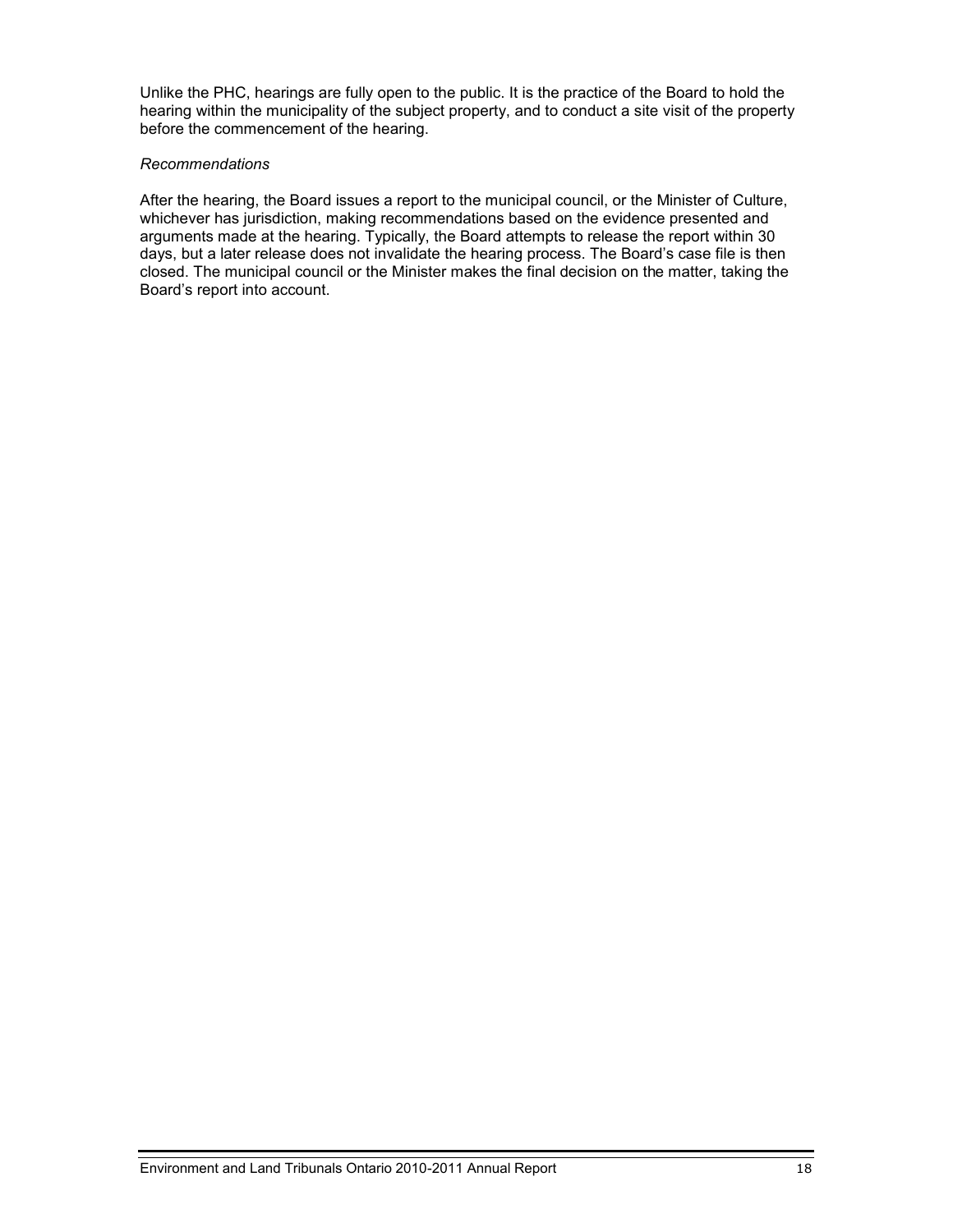#### **SECTION 4: ENVIRONMENTAL REVIEW TRIBUNAL (ERT)**

#### **About the Tribunal**

The Tribunal is an administrative tribunal which operates under rules of procedural fairness, the rules of natural justice, and the requirements of its governing legislation and the Statutory Powers Procedure Act. The Tribunal Members, who are Order-in-Council appointees, conduct fair, efficient and impartial hearings and make decisions, issue reports or make recommendations, with written reasons that are based on the applicable law, the evidence presented, and statutory duties to protect the environment.

#### **Purpose of the Tribunal**

The Tribunal resolves applications and appeals under the following statutes: Clean Water Act, 2006, Consolidated Hearings Act, Environmental Assessment Act, Environmental Bill of Rights, 1993, Environmental Protection Act, Niagara Escarpment Planning and Development Act, Nutrient Management Act, 2002, Ontario Water Resources Act, Pesticides Act, Safe Drinking Water Act, 2002 and the Toxics Reduction Act, 2009. The Tribunal also hears matters under the Oak Ridges Moraine Conservation Act, 2001 and the Greenbelt Act, 2005.

Under the Niagara Escarpment Planning and Development Act, Members of the Tribunal are appointed by the Minister of Natural Resources as Hearing Officers to conduct hearings. The Hearing Officers issue reports or make recommendations concerning appeals of decisions of the Niagara Escarpment Commission regarding development permit applications. Members are also appointed to conduct public hearings for the purpose of making recommendations regarding proposed Niagara Escarpment Plan (NEP) amendments. Every 10 years, Members conduct hearings to review the NEP.

Pursuant to a designation as the Office of Consolidated Hearings, the Tribunal administers hearings as requested under the Consolidated Hearings Act. Under the authority of the Consolidated Hearings Act, a Joint Board is established in order to combine into one hearing a multiplicity of hearings before different tribunals under various acts on matters relating to the same undertaking. A Joint Board usually consists of Members of the Tribunal and the Ontario Municipal Board and is empowered to hold a hearing to consider all of the matters under all of the acts that govern the undertaking and for which hearings are required.

#### **History**

The Environmental Review Tribunal (ERT) was established under the Environmental Review Tribunal Act, 2000 with the merging of the Environmental Assessment Board and the Environmental Appeal Board. All the roles of those two Boards were taken on by the ERT at that time.

When the Ontario Water Resources Act passed in 1970, the Environmental Hearing Board (EHB) was created. The EHB heard some of the matters of the Ontario Water Resources Commission, established in 1956. The EHB then became the Environmental Assessment Board in 1975. It held hearings about waste or sewage disposal sites as well as environmental assessments. It also had a role in appeals from decisions of the Niagara Escarpment Commission and in joint board hearings under the Consolidated Hearings Act. These areas were assumed by the ERT.

The Environmental Appeal Board established under the Environmental Protection Act, 1971, held hearings on appeals about decisions made by Directors of the Ministry of the Environment. In 1978, this Board also took on the hearings role of the Pesticides Appeal Board, which was established in 1973.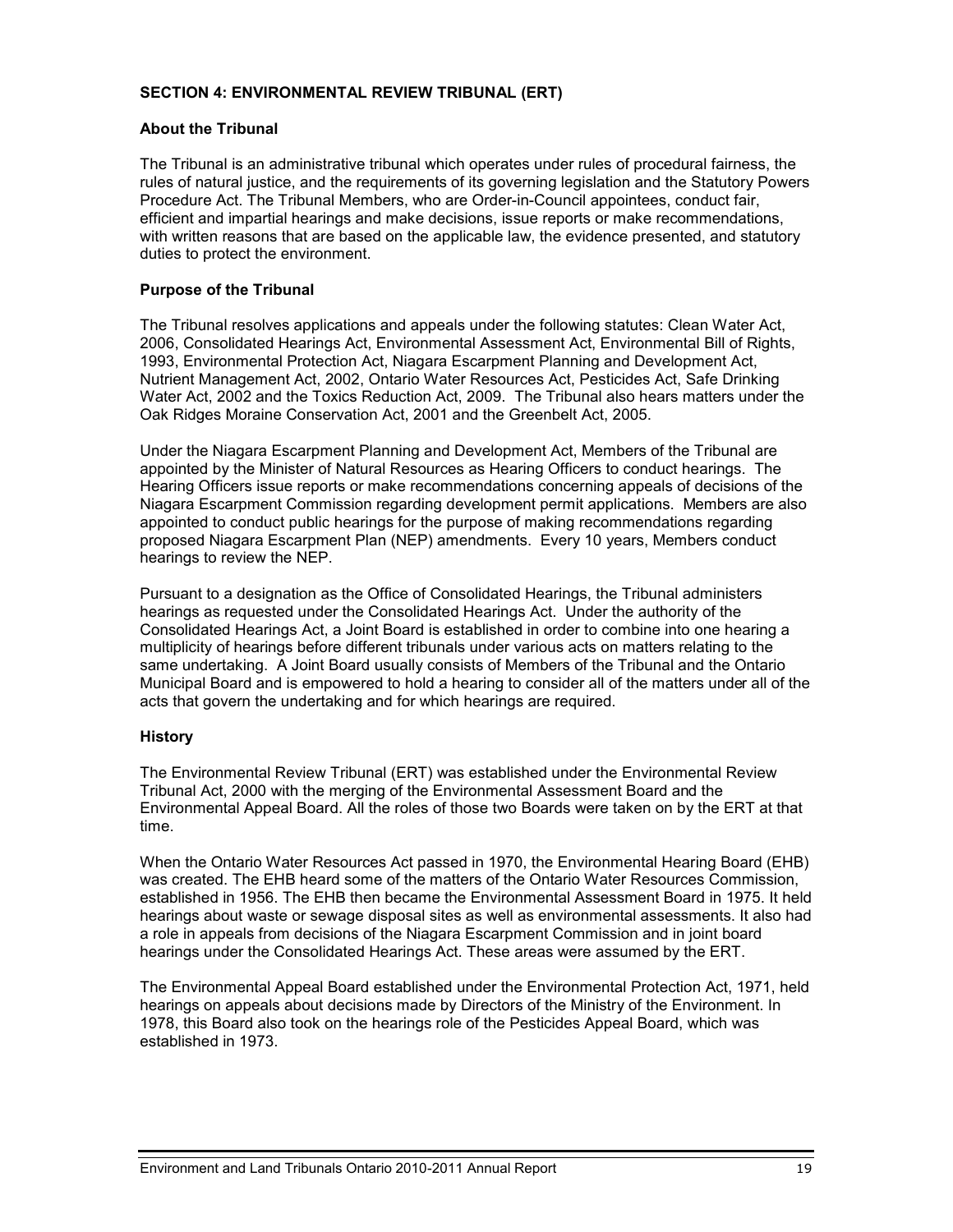#### **Changes to Legislation and Rules**

As part of the government's Open for Business initiative, legislation was passed in 2010 to modernize the environmental approvals process. For those activities requiring a Certificate of Approval under Ministry of the Environment legislation, a new Environmental Compliance Approval (ECA) system has been developed. Based on the risk posed to the environment or human health of its activities, a facility may be required to obtain an ECA or register its activities on a new searchable online registry. The new system is expected to be implemented from September 2011 onwards and may require changes to the ERT's Rules of Practice and operations and result in an increased workload.

On July 9, 2010, the ERT adopted and posted on its website, new Rules of Practice and Practice Directions. The most significant changes to the Rules are:

- New Rules respecting appeals by members of the public of renewable energy approvals
- New requirement for an Acknowledgment of Expert's Duty form to be signed and provided to the ERT by witnesses who are providing expert opinion evidence
- New Rules to facilitate efficient and effective ERT hearing processes.

#### **Caseload**

At the beginning of the fiscal year, the Environmental Review Tribunal carried forward 37 cases from the 2009-2010 fiscal year. During the 2010-2011 fiscal year, the Tribunal received 180 appeals/applications and requests for hearings. The table below provides a breakdown by legislation type. As some matters may be heard together, the overall caseload received for the year was 87. By the end of the fiscal year, 69 cases were resolved, leaving 55 cases to be carried forward into the next year.

| <b>Case Type</b>                          | 2008-2009 | 2009-2010 | 2010-2011 |
|-------------------------------------------|-----------|-----------|-----------|
| <b>Environmental Bill of Rights, 1993</b> | 14        | 27        | 14 (8%)   |
| <b>Environmental Protection Act *</b>     | 70        | 55        | 53 (28%)  |
| <b>Nutrient Management Act, 2002</b>      | $\Omega$  | 0         | $1(1\%)$  |
| <b>Ontario Water Resources Act</b>        | 7         | 10        | 7(4%)     |
| Safe Drinking Water Act, 2002             | 8         | 2         | $1(1\%)$  |
| <b>NEPDA - Development Permits</b>        | 78        | 93        | 103 (57%) |
| <b>NEPDA - Plan Amendments</b>            | $\Omega$  |           | $0(0\%)$  |
| <b>Consolidated Hearings Act</b>          | 3         | 0         | $1(1\%)$  |
| Total                                     | 180       | 188       | 180       |

 *Appeals/Applications & Requests for Hearings received 2008-2009 to 2010-2011* 

*\*Includes three appeals of a Renewable Energy Approval by a Third Party.*

#### *Consolidated Hearings*

The Environmental Review Tribunal has administrative responsibility for the Consolidated Hearings Act (CHA). This administrative responsibility is conducted under the designation of the Office of Consolidated Hearings. During 2010-2011, the Office of Consolidated Hearings received one request for a consolidated hearing under the Planning Act and the Environmental Assessment Act. Three consolidated hearing matters were also carried forward from the previous fiscal year.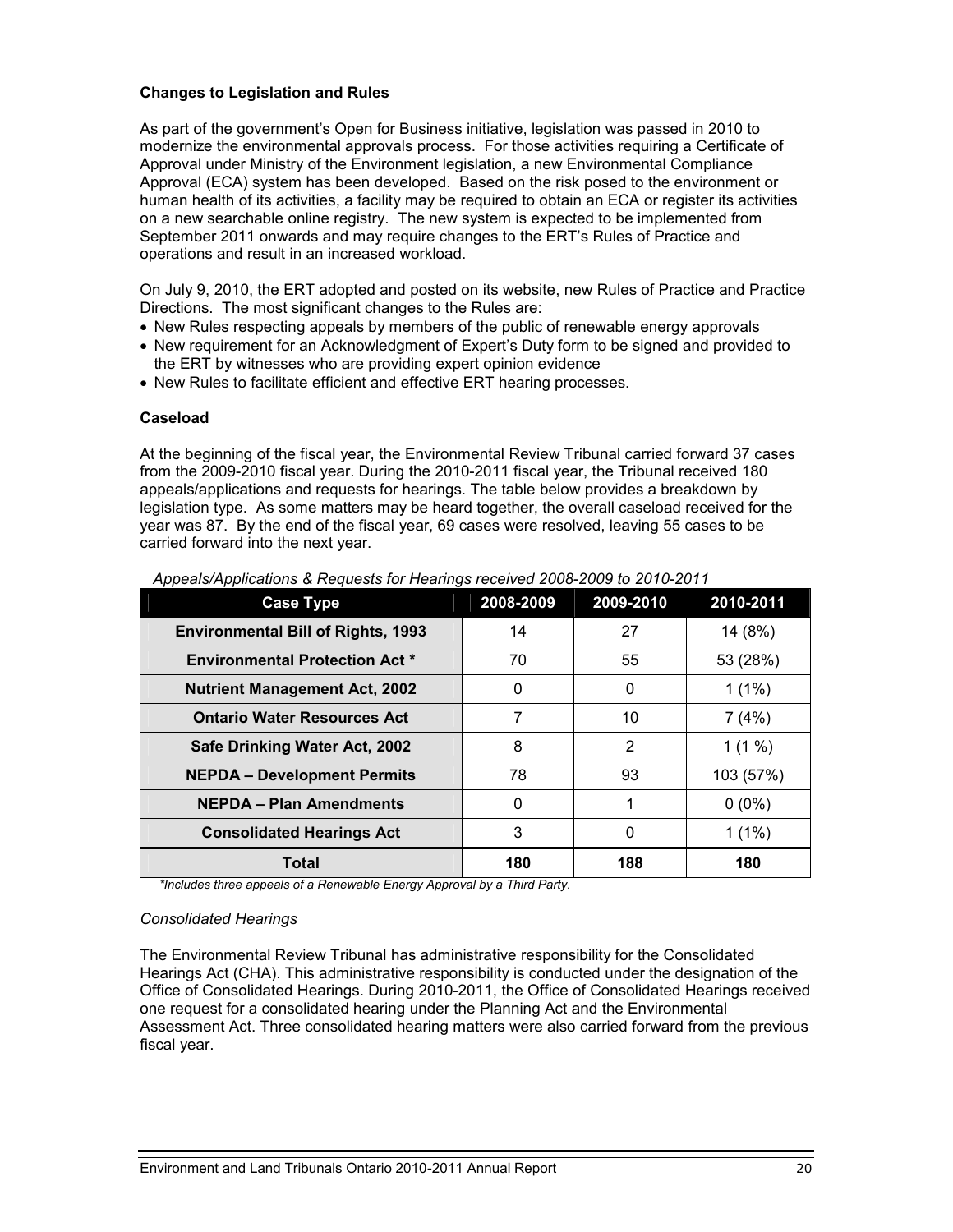#### *Hearing Activity*

The Tribunal held 237 hearing events, including motions, during the fiscal year. Pre-hearing conferences are offered in appeals of development permit applications under the Niagara Escarpment Planning and Development Act and provide an opportunity to clarify, refine or settle the issues. For the fiscal year there were 34 pre-hearing conferences.

Mediation is offered to all parties and is voluntary. For the 2010-2011 fiscal year there were 29 mediation events held.

The Tribunal may also schedule a preliminary hearing to facilitate preparation for a main Hearing. The Member issues a written order after the preliminary hearing. In the 2010-2011 fiscal year, 60 preliminary hearing events were held.

Where practical, the Tribunal also conducts some events by teleconference to facilitate case status updates or determine next steps to avoid unnecessary travel and time to those involved. In 2010-2011, the Tribunal held 53 teleconference events.

The Tribunal also conducts Written Hearings for Leave to Appeal applications under the Environmental Bill of Rights, 1993.

#### **Performance Results**

The Tribunal works to schedule hearings within seven days of receipt of all required information. In 2010/2011, the Tribunal waited an average of 24 days for missing information from filed matters, but once received, scheduled the hearing in an average of four days.

The Tribunal issues decisions in compliance with all legislated deadlines. For those decisions without legislated requirements, excluding decisions under the Consolidated Hearings Act, the Tribunal endeavours to render 85 per cent of these decisions within 60 days following the conclusion of the hearing or filing of final written submissions (if ordered by the hearing panel). For the 2010-2011 fiscal year 88.5 per cent of theses decisions were issued within 60 days.

#### **Process**

The Tribunal Members are responsible for conducting pre-hearings, hearings and the issuance of written decisions.

The processing of appeals/applications, which is performed by the Tribunal staff, includes all administrative steps necessary to schedule and resolve an appeal/application from the date of filing to the closing of the file.

When an appeal/application is received, it is dealt with through an administrative process that includes:

- Reviewing the appeal/application to assess its validity
- Acknowledging the appeal/application and requesting further information, if required
- Scheduling the hearing
- Monitoring and managing the case throughout the process
- Posting orders and the final written decision on the website.

#### *Mediation*

The use of mediation encourages the parties to discuss the issues in dispute in an attempt to narrow or settle differences. The successful results achieved during mediation often eliminate the need for a hearing or reduce the number of scheduled hearing days.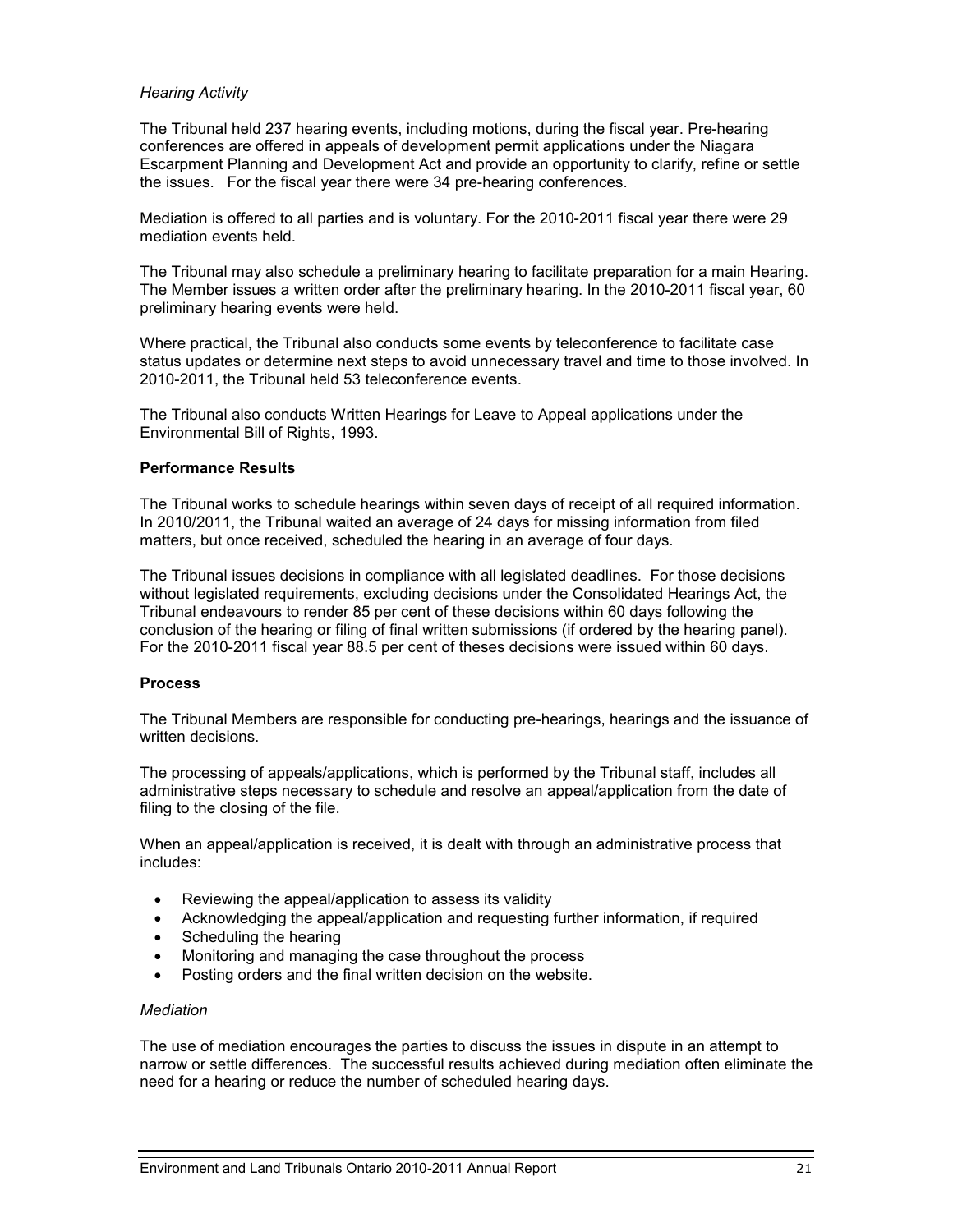The Members who conduct Tribunal mediations have received certified training. Mediation, which is offered in all appeal and application hearings (except in matters under the NEPDA, Oak Ridges Moraine Conservation Act, 2001 and the Greenbelt Act, 2005) is conducted after a preliminary hearing and, generally, 30 days prior to the commencement of the main hearing. However, should the parties choose not to participate at that time, mediation services are available any time throughout the hearing process upon request.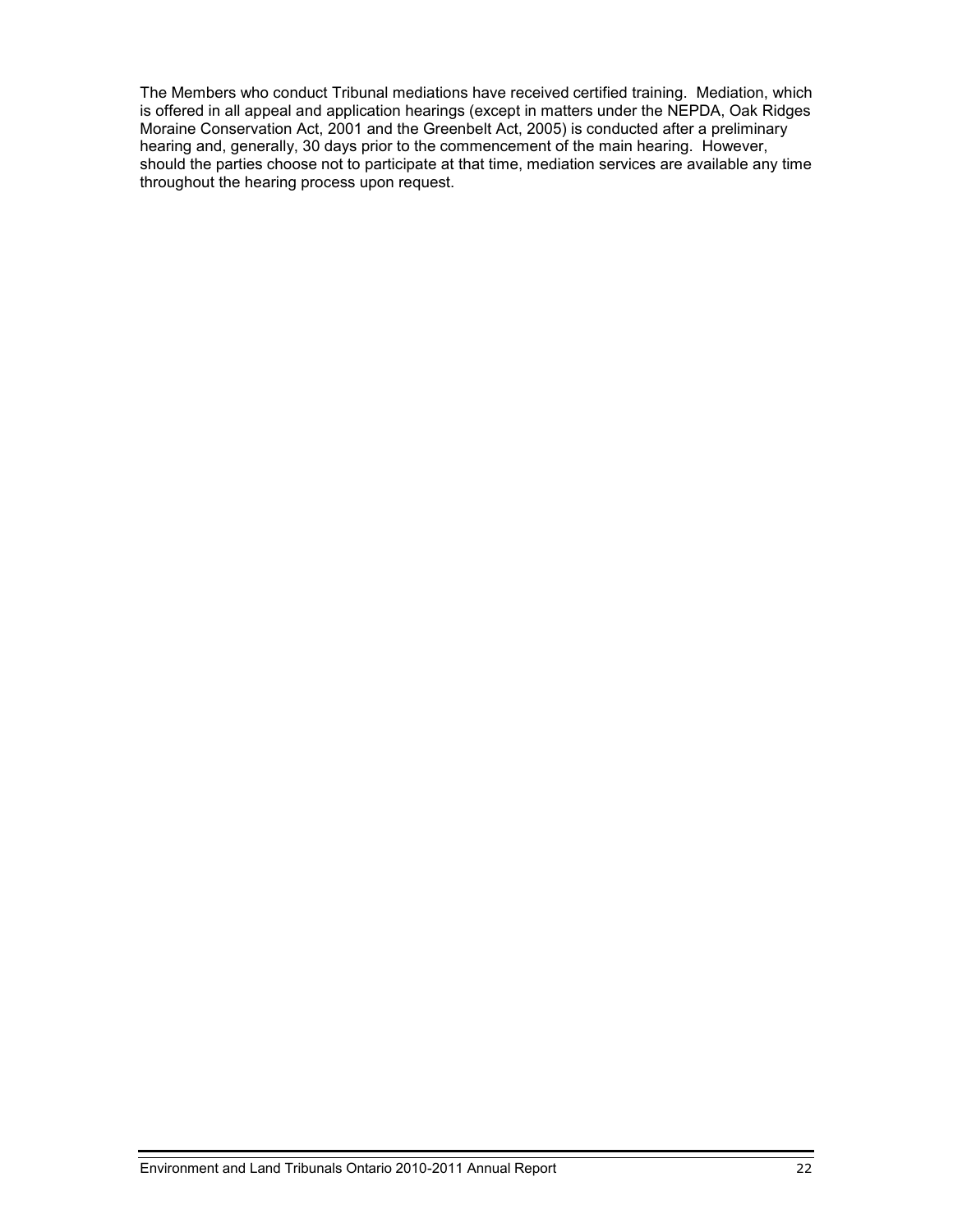#### **SECTION 5: ONTARIO MUNICIPAL BOARD (OMB)**

#### **About the Board**

The Ontario Municipal Board (OMB) is an independent adjudicative tribunal that conducts hearings and makes decisions on matters that have been appealed to the Board under specific provincial legislation. The majority of appeals arise from applications filed with municipalities under the Planning Act, such as official plans, zoning by-laws, subdivision plans, consents and minor variances, or claims for land compensation filed under the Expropriations Act, development charges, ward boundaries and aggregate resources.

#### **Purpose of the Board**

Along with other regulatory and adjudicative agencies, the OMB helps form the administrative justice sector in Ontario. Its processes are designed to resolve disputes in an informal, less costly and more timely manner than in the courts. OMB Members make independent decisions based on the applicable law and policies, and the evidence presented at the hearing.

The Ontario government plays an active role in Provincial land use planning, by the enactment of legislation, policy statements or Provincial Plans, authorized under the Planning Act.<br>Municipalities develop land use planning instruments and local rules which are to conform with Provincial policy. When a dispute arises, certain appeals can be filed with the Ontario Municipal Board under the Planning Act and other land related legislation.

#### **History & Jurisdiction**

The OMB is one of the province's longest-standing adjudicative tribunals. In 1906, the OMB assumed its initial responsibilities, including those previously carried out by the Office of the Provincial Municipal Auditor. Originally named the Ontario Railway and Municipal Board, it was created to oversee municipalities' accounts and to supervise the rapidly growing rail transportation system between and within municipalities. It was renamed the Ontario Municipal Board in 1932.

Over the years, the role and mandate of the Board has changed. In 2003, the Province embarked upon a wide range of planning reforms that have had a significant impact on the Board. These reforms have re-defined the role of the Province in land use planning, reduced the role of the Board in the review of planning matters, and have increased the role of local municipal decision making.

The first of these reforms was the introduction of the Greenbelt Protection Act, 2004. This Act designated a Greenbelt study area within the GTA Regions, the City of Toronto, the Oak Ridges Moraine, the Niagara Escarpment Plan and certain lands within Niagara Region.

In June 2005 the legislature passed the Places to Grow Act. This Act authorizes a provincial plan to apply to the area subject to the Greenbelt Plan. Appeals of these municipal plan amendments (to bring Official Plans into conformity with the Growth Plan) are conducted under the *Planning Act* and are therefore heard by the OMB, unless otherwise determined by the Minister of Municipal Affairs and Housing and the Minister of Infrastructure.

In October 2006, the Province introduced comprehensive amendments to the Planning Act, known as Bill 51.

The Board's mandate has evolved to that of an appeal Board that is required to make decisions that conform to provincial plans and are consistent with provincial policy statements. Further, the Board's role in land use planning has also been restricted as it may only hear certain appeals that are authorized by the Planning Act.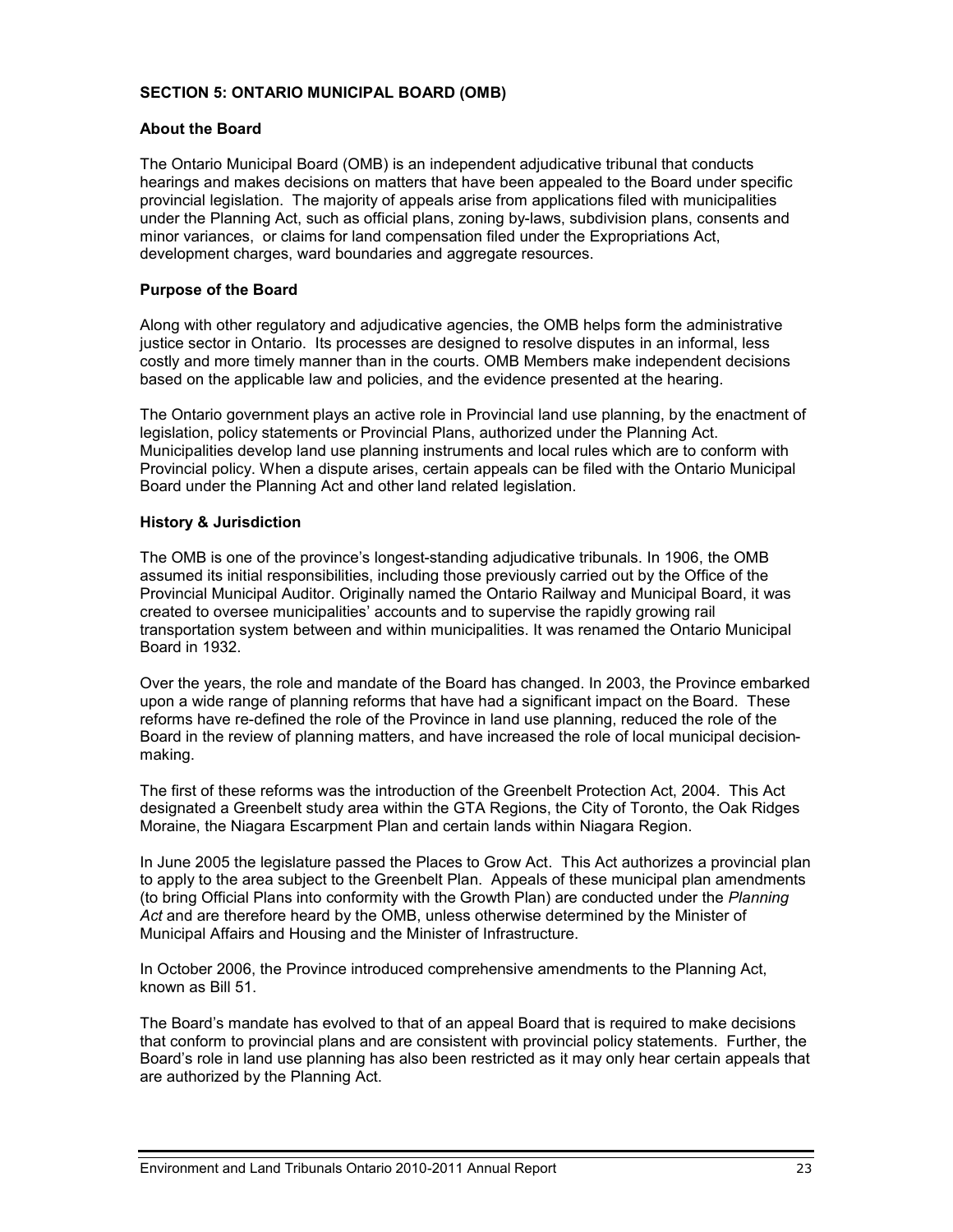#### **Changes to Legislation and Rules**

There were no significant legislative changes or changes to the Boards Rules of Practice and Procedure. However, it is important to note that the Rules of Civil Procedure were amended in 2010 to require that expert witnesses sign an acknowledgement form (set out as Form 53 to the Rules) to confirm their duty to provide opinion evidence that is fair, objective and non-partisan. The OMB is routinely requiring an expert to execute this acknowledgement form in lengthy hearings of appeals.

#### **Caseload**

#### *Files Received*

File intake increased by 12 per cent during the 2010-2011 fiscal year. Patterns of intake from a geographic perspective continue to follow patterns found in previous years with the largest number of files, about one-fourth, involving the City of Toronto.

The GTA accounts for about 47 per cent of the Board's intake. Ottawa, York, and Simcoe represent the next largest areas, each with seven percent of the Board's intake for the year. The requirement in the Planning Act for municipalities to bring their official plans into conformity with provincial plans and policy statements led to a large number of appeals to the Board both from the decisions or lack of decisions from approval authorities. In addition, a number of municipalities updated their major by-laws resulting in many appeals to the Board. See the table that follows for the types of files received by the Board.

| <b>File Types Received</b><br>(Appeals and Applications) | 2008-2009      | 2009-2010 | 2010-2011 |
|----------------------------------------------------------|----------------|-----------|-----------|
| <b>Minor Variances</b>                                   | 552            | 363       | 495       |
| <b>Consents</b>                                          | 260            | 176       | 229       |
| <b>Zoning By-laws</b>                                    | 190            | 187       | 197       |
| <b>Official Plans</b>                                    | 162            | 169       | 172       |
| <b>Zoning Refusal or Inaction</b>                        | 163            | 146       | 160       |
| <b>Plans of Subdivision</b>                              | 68             | 76        | 98        |
| <b>Municipal and Miscellaneous</b><br>(incl. site plans) | 83             | 68        | 90        |
| <b>Development Charges</b>                               | 15             | 60        | 9         |
| <b>Land Compensation</b>                                 | 29             | 42        | 34        |
| <b>Municipal Finance</b>                                 | 9              | 11        | 9         |
| <b>Joint Board</b>                                       | $\overline{2}$ | 1         | 1         |
| <b>Other</b>                                             | 48             | 33        |           |
| <b>TOTAL</b>                                             | 1,581          | 1,332     | 1494      |

#### *OMB File Types Received 2008-2009 to 2010-2011*

#### *Hearing Activity*

The Board scheduled 1,862 hearing events in 2010-2011, a slight increase in the number of hearings from the previous year. Of the 1,862 hearings scheduled, 1,261 resulted in a hearing before the Board. The Board continues to use the pre-hearing process on complex cases to refine or settle issues so that hearings, if still needed, are focused and more efficient.